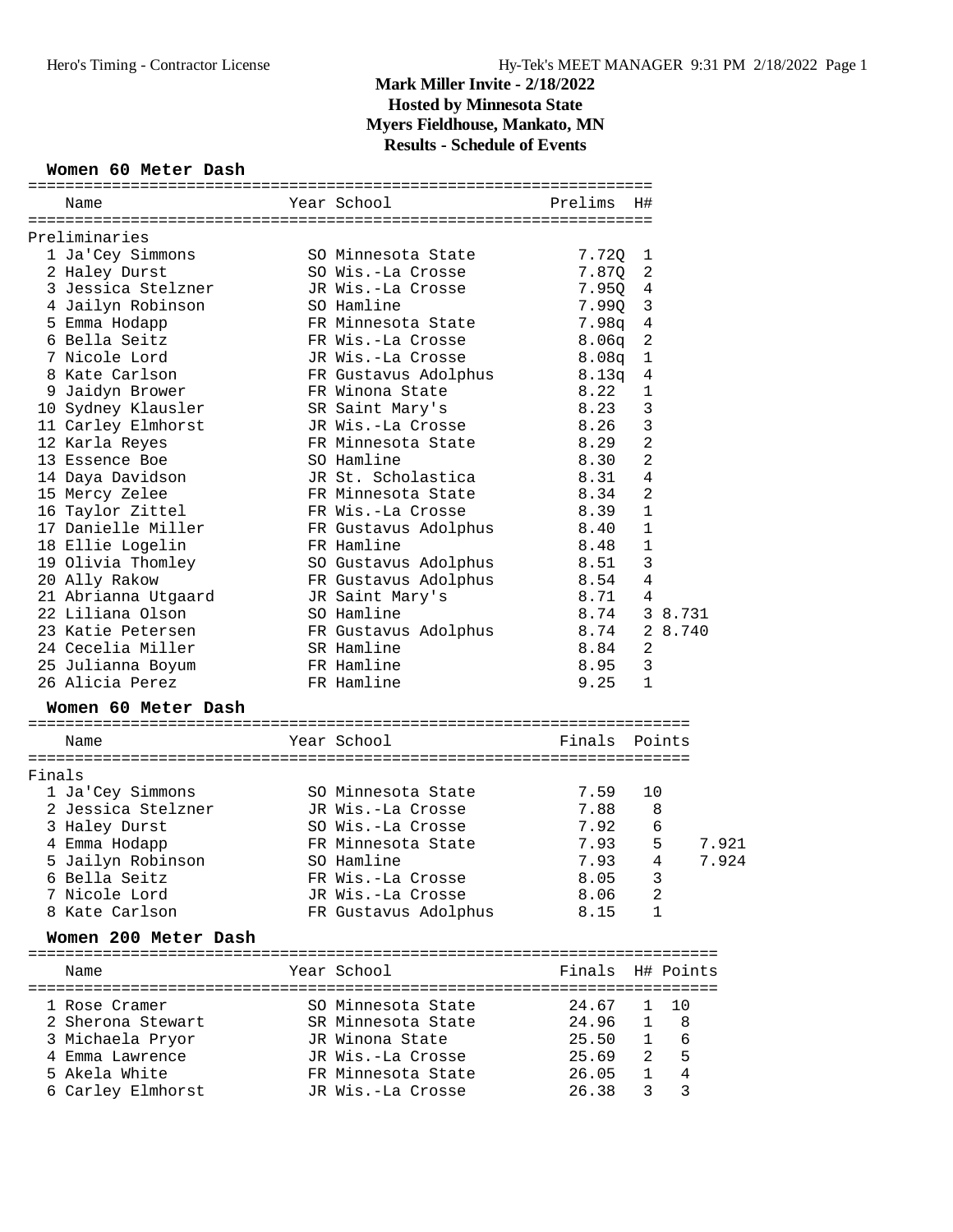#### **....Women 200 Meter Dash**

| JR St. Cloud State<br>26.50<br>2<br>8 Cassidy Lackovic<br>9 Mara Schroeder<br>3<br>JR Wis.-La Crosse<br>26.59<br>10 Izi Knoernschild<br>SO Wis.-La Crosse<br>26.76<br>3<br>4<br>11 Bella Seitz<br>26.78<br>FR Wis.-La Crosse<br>3<br>12 Nicole Lord<br>26.83<br>JR Wis.-La Crosse<br>2<br>13 Mackenzie Keune<br>SR Minnesota State<br>26.92<br>14 Mercy Zelee<br>FR Minnesota State<br>27.05<br>4<br>5<br>15 Jaidyn Brower<br>FR Winona State<br>27.23<br>5<br>27.29<br>16 Sydney Klausler<br>SR Saint Mary's<br>27.32<br>4<br>17 Jadyn Bennett<br>FR Winona State<br>18 Rachel Jaworski<br>FR Minnesota State<br>27.84<br>4<br>5<br>27.84<br>19 Karla Reyes<br>FR Minnesota State<br>20 McKenzie Williams<br>FR St. Scholastica<br>27.96<br>5<br>5<br>FR Hamline<br>21 Ellie Logelin<br>28.06<br>6<br>FR Wis.-La Crosse<br>28.55<br>22 Taylor Zittel<br>23 Andreiana Aurelius<br>FR Hamline<br>28.72<br>6<br>24 Aoife Zamacona<br>SR Hamline<br>29.22<br>6<br>25 Lillian Selberg<br>29.32<br>6<br>FR Gustavus Adolphus<br>29.50<br>7<br>26 Trinity Roberts<br>FR Wis.-La Crosse<br>27 Lillian Maul<br>7<br>SO Saint Mary's<br>29.55<br>28 Madison Weis<br>29.85<br>6<br>JR Saint Mary's<br>29 Anna Becker<br>31.07<br>7<br>FR Saint Mary's<br>30 Gabriele Hannah<br>FR Hamline<br>31.09<br>7<br>31 Alicia Perez<br>FR Hamline<br>32.00<br>7<br>Women 400 Meter Dash<br>Year School<br>Finals H# Points<br>Name<br>1 Alexandra Maddux<br>JR Hamline<br>1:00.09<br>1<br>2 Rachel Jaworski<br>1:01.04<br>FR Minnesota State<br>2<br>2<br>3 Lainey Lipschultz<br>FR Winona State<br>1:01.10<br>3<br>1:01.38<br>4 Kaydee Johnson<br>FR Wis.-La Crosse<br>3<br>5 Caroline Gearin<br>SO Saint Mary's<br>1:01.40<br>3<br>6 Ellie Sholing<br>SO St. Scholastica<br>1:01.48<br>7 Ellie Jillson<br>2<br>FR Wis.-La Crosse<br>1:01.49<br>SO Hamline<br>1<br>8 Lucy Hoelscher<br>1:01.62<br>2<br>9 Kylee Becker<br>FR Winona State<br>1:02.09<br>$\overline{2}$<br>10 Jadyn Bennett<br>FR Winona State<br>1:02.36<br>3<br>FR Minnesota State<br>1:03.68<br>11 Makenna Bares<br>$1:04.19$ 4<br>12 Anna Swanson<br>JR Saint Mary's<br>13 Anna Kiminiski<br>FR St. Scholastica<br>1:04.44<br>4<br>14 Annika Voss<br>JR St. Scholastica<br>1:04.55<br>3<br>15 Andreiana Aurelius<br>FR Hamline<br>1:07.83<br>4<br>16 Mercedes Hamilton<br>FR Hamline<br>1:09.81<br>4<br>17 Chloe Kuhlman<br>SO Bethany Lutheran<br>1:11.84<br>4<br>Women 600 Meter Run<br>Year School | 7 Emma Borowicz | FR Minnesota State | 26.42  | 2<br>2         |        |
|-------------------------------------------------------------------------------------------------------------------------------------------------------------------------------------------------------------------------------------------------------------------------------------------------------------------------------------------------------------------------------------------------------------------------------------------------------------------------------------------------------------------------------------------------------------------------------------------------------------------------------------------------------------------------------------------------------------------------------------------------------------------------------------------------------------------------------------------------------------------------------------------------------------------------------------------------------------------------------------------------------------------------------------------------------------------------------------------------------------------------------------------------------------------------------------------------------------------------------------------------------------------------------------------------------------------------------------------------------------------------------------------------------------------------------------------------------------------------------------------------------------------------------------------------------------------------------------------------------------------------------------------------------------------------------------------------------------------------------------------------------------------------------------------------------------------------------------------------------------------------------------------------------------------------------------------------------------------------------------------------------------------------------------------------------------------------------------------------------------------------------------------------------------------------------------------------------------------------------------------------------------------------------------------------------------------------------------------------------------------------------------------------------------------------------------------------------|-----------------|--------------------|--------|----------------|--------|
|                                                                                                                                                                                                                                                                                                                                                                                                                                                                                                                                                                                                                                                                                                                                                                                                                                                                                                                                                                                                                                                                                                                                                                                                                                                                                                                                                                                                                                                                                                                                                                                                                                                                                                                                                                                                                                                                                                                                                                                                                                                                                                                                                                                                                                                                                                                                                                                                                                                       |                 |                    |        | $\mathbf{1}$   |        |
|                                                                                                                                                                                                                                                                                                                                                                                                                                                                                                                                                                                                                                                                                                                                                                                                                                                                                                                                                                                                                                                                                                                                                                                                                                                                                                                                                                                                                                                                                                                                                                                                                                                                                                                                                                                                                                                                                                                                                                                                                                                                                                                                                                                                                                                                                                                                                                                                                                                       |                 |                    |        |                |        |
|                                                                                                                                                                                                                                                                                                                                                                                                                                                                                                                                                                                                                                                                                                                                                                                                                                                                                                                                                                                                                                                                                                                                                                                                                                                                                                                                                                                                                                                                                                                                                                                                                                                                                                                                                                                                                                                                                                                                                                                                                                                                                                                                                                                                                                                                                                                                                                                                                                                       |                 |                    |        |                |        |
|                                                                                                                                                                                                                                                                                                                                                                                                                                                                                                                                                                                                                                                                                                                                                                                                                                                                                                                                                                                                                                                                                                                                                                                                                                                                                                                                                                                                                                                                                                                                                                                                                                                                                                                                                                                                                                                                                                                                                                                                                                                                                                                                                                                                                                                                                                                                                                                                                                                       |                 |                    |        |                |        |
|                                                                                                                                                                                                                                                                                                                                                                                                                                                                                                                                                                                                                                                                                                                                                                                                                                                                                                                                                                                                                                                                                                                                                                                                                                                                                                                                                                                                                                                                                                                                                                                                                                                                                                                                                                                                                                                                                                                                                                                                                                                                                                                                                                                                                                                                                                                                                                                                                                                       |                 |                    |        |                |        |
|                                                                                                                                                                                                                                                                                                                                                                                                                                                                                                                                                                                                                                                                                                                                                                                                                                                                                                                                                                                                                                                                                                                                                                                                                                                                                                                                                                                                                                                                                                                                                                                                                                                                                                                                                                                                                                                                                                                                                                                                                                                                                                                                                                                                                                                                                                                                                                                                                                                       |                 |                    |        |                |        |
|                                                                                                                                                                                                                                                                                                                                                                                                                                                                                                                                                                                                                                                                                                                                                                                                                                                                                                                                                                                                                                                                                                                                                                                                                                                                                                                                                                                                                                                                                                                                                                                                                                                                                                                                                                                                                                                                                                                                                                                                                                                                                                                                                                                                                                                                                                                                                                                                                                                       |                 |                    |        |                |        |
|                                                                                                                                                                                                                                                                                                                                                                                                                                                                                                                                                                                                                                                                                                                                                                                                                                                                                                                                                                                                                                                                                                                                                                                                                                                                                                                                                                                                                                                                                                                                                                                                                                                                                                                                                                                                                                                                                                                                                                                                                                                                                                                                                                                                                                                                                                                                                                                                                                                       |                 |                    |        |                |        |
|                                                                                                                                                                                                                                                                                                                                                                                                                                                                                                                                                                                                                                                                                                                                                                                                                                                                                                                                                                                                                                                                                                                                                                                                                                                                                                                                                                                                                                                                                                                                                                                                                                                                                                                                                                                                                                                                                                                                                                                                                                                                                                                                                                                                                                                                                                                                                                                                                                                       |                 |                    |        |                |        |
|                                                                                                                                                                                                                                                                                                                                                                                                                                                                                                                                                                                                                                                                                                                                                                                                                                                                                                                                                                                                                                                                                                                                                                                                                                                                                                                                                                                                                                                                                                                                                                                                                                                                                                                                                                                                                                                                                                                                                                                                                                                                                                                                                                                                                                                                                                                                                                                                                                                       |                 |                    |        |                |        |
|                                                                                                                                                                                                                                                                                                                                                                                                                                                                                                                                                                                                                                                                                                                                                                                                                                                                                                                                                                                                                                                                                                                                                                                                                                                                                                                                                                                                                                                                                                                                                                                                                                                                                                                                                                                                                                                                                                                                                                                                                                                                                                                                                                                                                                                                                                                                                                                                                                                       |                 |                    |        |                | 27.832 |
|                                                                                                                                                                                                                                                                                                                                                                                                                                                                                                                                                                                                                                                                                                                                                                                                                                                                                                                                                                                                                                                                                                                                                                                                                                                                                                                                                                                                                                                                                                                                                                                                                                                                                                                                                                                                                                                                                                                                                                                                                                                                                                                                                                                                                                                                                                                                                                                                                                                       |                 |                    |        |                | 27.837 |
|                                                                                                                                                                                                                                                                                                                                                                                                                                                                                                                                                                                                                                                                                                                                                                                                                                                                                                                                                                                                                                                                                                                                                                                                                                                                                                                                                                                                                                                                                                                                                                                                                                                                                                                                                                                                                                                                                                                                                                                                                                                                                                                                                                                                                                                                                                                                                                                                                                                       |                 |                    |        |                |        |
|                                                                                                                                                                                                                                                                                                                                                                                                                                                                                                                                                                                                                                                                                                                                                                                                                                                                                                                                                                                                                                                                                                                                                                                                                                                                                                                                                                                                                                                                                                                                                                                                                                                                                                                                                                                                                                                                                                                                                                                                                                                                                                                                                                                                                                                                                                                                                                                                                                                       |                 |                    |        |                |        |
|                                                                                                                                                                                                                                                                                                                                                                                                                                                                                                                                                                                                                                                                                                                                                                                                                                                                                                                                                                                                                                                                                                                                                                                                                                                                                                                                                                                                                                                                                                                                                                                                                                                                                                                                                                                                                                                                                                                                                                                                                                                                                                                                                                                                                                                                                                                                                                                                                                                       |                 |                    |        |                |        |
|                                                                                                                                                                                                                                                                                                                                                                                                                                                                                                                                                                                                                                                                                                                                                                                                                                                                                                                                                                                                                                                                                                                                                                                                                                                                                                                                                                                                                                                                                                                                                                                                                                                                                                                                                                                                                                                                                                                                                                                                                                                                                                                                                                                                                                                                                                                                                                                                                                                       |                 |                    |        |                |        |
|                                                                                                                                                                                                                                                                                                                                                                                                                                                                                                                                                                                                                                                                                                                                                                                                                                                                                                                                                                                                                                                                                                                                                                                                                                                                                                                                                                                                                                                                                                                                                                                                                                                                                                                                                                                                                                                                                                                                                                                                                                                                                                                                                                                                                                                                                                                                                                                                                                                       |                 |                    |        |                |        |
|                                                                                                                                                                                                                                                                                                                                                                                                                                                                                                                                                                                                                                                                                                                                                                                                                                                                                                                                                                                                                                                                                                                                                                                                                                                                                                                                                                                                                                                                                                                                                                                                                                                                                                                                                                                                                                                                                                                                                                                                                                                                                                                                                                                                                                                                                                                                                                                                                                                       |                 |                    |        |                |        |
|                                                                                                                                                                                                                                                                                                                                                                                                                                                                                                                                                                                                                                                                                                                                                                                                                                                                                                                                                                                                                                                                                                                                                                                                                                                                                                                                                                                                                                                                                                                                                                                                                                                                                                                                                                                                                                                                                                                                                                                                                                                                                                                                                                                                                                                                                                                                                                                                                                                       |                 |                    |        |                |        |
|                                                                                                                                                                                                                                                                                                                                                                                                                                                                                                                                                                                                                                                                                                                                                                                                                                                                                                                                                                                                                                                                                                                                                                                                                                                                                                                                                                                                                                                                                                                                                                                                                                                                                                                                                                                                                                                                                                                                                                                                                                                                                                                                                                                                                                                                                                                                                                                                                                                       |                 |                    |        |                |        |
|                                                                                                                                                                                                                                                                                                                                                                                                                                                                                                                                                                                                                                                                                                                                                                                                                                                                                                                                                                                                                                                                                                                                                                                                                                                                                                                                                                                                                                                                                                                                                                                                                                                                                                                                                                                                                                                                                                                                                                                                                                                                                                                                                                                                                                                                                                                                                                                                                                                       |                 |                    |        |                |        |
|                                                                                                                                                                                                                                                                                                                                                                                                                                                                                                                                                                                                                                                                                                                                                                                                                                                                                                                                                                                                                                                                                                                                                                                                                                                                                                                                                                                                                                                                                                                                                                                                                                                                                                                                                                                                                                                                                                                                                                                                                                                                                                                                                                                                                                                                                                                                                                                                                                                       |                 |                    |        |                |        |
|                                                                                                                                                                                                                                                                                                                                                                                                                                                                                                                                                                                                                                                                                                                                                                                                                                                                                                                                                                                                                                                                                                                                                                                                                                                                                                                                                                                                                                                                                                                                                                                                                                                                                                                                                                                                                                                                                                                                                                                                                                                                                                                                                                                                                                                                                                                                                                                                                                                       |                 |                    |        |                |        |
|                                                                                                                                                                                                                                                                                                                                                                                                                                                                                                                                                                                                                                                                                                                                                                                                                                                                                                                                                                                                                                                                                                                                                                                                                                                                                                                                                                                                                                                                                                                                                                                                                                                                                                                                                                                                                                                                                                                                                                                                                                                                                                                                                                                                                                                                                                                                                                                                                                                       |                 |                    |        |                |        |
|                                                                                                                                                                                                                                                                                                                                                                                                                                                                                                                                                                                                                                                                                                                                                                                                                                                                                                                                                                                                                                                                                                                                                                                                                                                                                                                                                                                                                                                                                                                                                                                                                                                                                                                                                                                                                                                                                                                                                                                                                                                                                                                                                                                                                                                                                                                                                                                                                                                       |                 |                    |        |                |        |
|                                                                                                                                                                                                                                                                                                                                                                                                                                                                                                                                                                                                                                                                                                                                                                                                                                                                                                                                                                                                                                                                                                                                                                                                                                                                                                                                                                                                                                                                                                                                                                                                                                                                                                                                                                                                                                                                                                                                                                                                                                                                                                                                                                                                                                                                                                                                                                                                                                                       |                 |                    |        |                |        |
|                                                                                                                                                                                                                                                                                                                                                                                                                                                                                                                                                                                                                                                                                                                                                                                                                                                                                                                                                                                                                                                                                                                                                                                                                                                                                                                                                                                                                                                                                                                                                                                                                                                                                                                                                                                                                                                                                                                                                                                                                                                                                                                                                                                                                                                                                                                                                                                                                                                       |                 |                    |        |                |        |
|                                                                                                                                                                                                                                                                                                                                                                                                                                                                                                                                                                                                                                                                                                                                                                                                                                                                                                                                                                                                                                                                                                                                                                                                                                                                                                                                                                                                                                                                                                                                                                                                                                                                                                                                                                                                                                                                                                                                                                                                                                                                                                                                                                                                                                                                                                                                                                                                                                                       |                 |                    |        |                |        |
|                                                                                                                                                                                                                                                                                                                                                                                                                                                                                                                                                                                                                                                                                                                                                                                                                                                                                                                                                                                                                                                                                                                                                                                                                                                                                                                                                                                                                                                                                                                                                                                                                                                                                                                                                                                                                                                                                                                                                                                                                                                                                                                                                                                                                                                                                                                                                                                                                                                       |                 |                    |        | 10             |        |
|                                                                                                                                                                                                                                                                                                                                                                                                                                                                                                                                                                                                                                                                                                                                                                                                                                                                                                                                                                                                                                                                                                                                                                                                                                                                                                                                                                                                                                                                                                                                                                                                                                                                                                                                                                                                                                                                                                                                                                                                                                                                                                                                                                                                                                                                                                                                                                                                                                                       |                 |                    |        | 8              |        |
|                                                                                                                                                                                                                                                                                                                                                                                                                                                                                                                                                                                                                                                                                                                                                                                                                                                                                                                                                                                                                                                                                                                                                                                                                                                                                                                                                                                                                                                                                                                                                                                                                                                                                                                                                                                                                                                                                                                                                                                                                                                                                                                                                                                                                                                                                                                                                                                                                                                       |                 |                    |        | 6              |        |
|                                                                                                                                                                                                                                                                                                                                                                                                                                                                                                                                                                                                                                                                                                                                                                                                                                                                                                                                                                                                                                                                                                                                                                                                                                                                                                                                                                                                                                                                                                                                                                                                                                                                                                                                                                                                                                                                                                                                                                                                                                                                                                                                                                                                                                                                                                                                                                                                                                                       |                 |                    |        | $5^{\circ}$    |        |
|                                                                                                                                                                                                                                                                                                                                                                                                                                                                                                                                                                                                                                                                                                                                                                                                                                                                                                                                                                                                                                                                                                                                                                                                                                                                                                                                                                                                                                                                                                                                                                                                                                                                                                                                                                                                                                                                                                                                                                                                                                                                                                                                                                                                                                                                                                                                                                                                                                                       |                 |                    |        | $\overline{4}$ |        |
|                                                                                                                                                                                                                                                                                                                                                                                                                                                                                                                                                                                                                                                                                                                                                                                                                                                                                                                                                                                                                                                                                                                                                                                                                                                                                                                                                                                                                                                                                                                                                                                                                                                                                                                                                                                                                                                                                                                                                                                                                                                                                                                                                                                                                                                                                                                                                                                                                                                       |                 |                    |        | $\overline{3}$ |        |
|                                                                                                                                                                                                                                                                                                                                                                                                                                                                                                                                                                                                                                                                                                                                                                                                                                                                                                                                                                                                                                                                                                                                                                                                                                                                                                                                                                                                                                                                                                                                                                                                                                                                                                                                                                                                                                                                                                                                                                                                                                                                                                                                                                                                                                                                                                                                                                                                                                                       |                 |                    |        | $\overline{c}$ |        |
|                                                                                                                                                                                                                                                                                                                                                                                                                                                                                                                                                                                                                                                                                                                                                                                                                                                                                                                                                                                                                                                                                                                                                                                                                                                                                                                                                                                                                                                                                                                                                                                                                                                                                                                                                                                                                                                                                                                                                                                                                                                                                                                                                                                                                                                                                                                                                                                                                                                       |                 |                    |        | $\mathbf{1}$   |        |
|                                                                                                                                                                                                                                                                                                                                                                                                                                                                                                                                                                                                                                                                                                                                                                                                                                                                                                                                                                                                                                                                                                                                                                                                                                                                                                                                                                                                                                                                                                                                                                                                                                                                                                                                                                                                                                                                                                                                                                                                                                                                                                                                                                                                                                                                                                                                                                                                                                                       |                 |                    |        |                |        |
|                                                                                                                                                                                                                                                                                                                                                                                                                                                                                                                                                                                                                                                                                                                                                                                                                                                                                                                                                                                                                                                                                                                                                                                                                                                                                                                                                                                                                                                                                                                                                                                                                                                                                                                                                                                                                                                                                                                                                                                                                                                                                                                                                                                                                                                                                                                                                                                                                                                       |                 |                    |        |                |        |
|                                                                                                                                                                                                                                                                                                                                                                                                                                                                                                                                                                                                                                                                                                                                                                                                                                                                                                                                                                                                                                                                                                                                                                                                                                                                                                                                                                                                                                                                                                                                                                                                                                                                                                                                                                                                                                                                                                                                                                                                                                                                                                                                                                                                                                                                                                                                                                                                                                                       |                 |                    |        |                |        |
|                                                                                                                                                                                                                                                                                                                                                                                                                                                                                                                                                                                                                                                                                                                                                                                                                                                                                                                                                                                                                                                                                                                                                                                                                                                                                                                                                                                                                                                                                                                                                                                                                                                                                                                                                                                                                                                                                                                                                                                                                                                                                                                                                                                                                                                                                                                                                                                                                                                       |                 |                    |        |                |        |
|                                                                                                                                                                                                                                                                                                                                                                                                                                                                                                                                                                                                                                                                                                                                                                                                                                                                                                                                                                                                                                                                                                                                                                                                                                                                                                                                                                                                                                                                                                                                                                                                                                                                                                                                                                                                                                                                                                                                                                                                                                                                                                                                                                                                                                                                                                                                                                                                                                                       |                 |                    |        |                |        |
|                                                                                                                                                                                                                                                                                                                                                                                                                                                                                                                                                                                                                                                                                                                                                                                                                                                                                                                                                                                                                                                                                                                                                                                                                                                                                                                                                                                                                                                                                                                                                                                                                                                                                                                                                                                                                                                                                                                                                                                                                                                                                                                                                                                                                                                                                                                                                                                                                                                       |                 |                    |        |                |        |
|                                                                                                                                                                                                                                                                                                                                                                                                                                                                                                                                                                                                                                                                                                                                                                                                                                                                                                                                                                                                                                                                                                                                                                                                                                                                                                                                                                                                                                                                                                                                                                                                                                                                                                                                                                                                                                                                                                                                                                                                                                                                                                                                                                                                                                                                                                                                                                                                                                                       |                 |                    |        |                |        |
|                                                                                                                                                                                                                                                                                                                                                                                                                                                                                                                                                                                                                                                                                                                                                                                                                                                                                                                                                                                                                                                                                                                                                                                                                                                                                                                                                                                                                                                                                                                                                                                                                                                                                                                                                                                                                                                                                                                                                                                                                                                                                                                                                                                                                                                                                                                                                                                                                                                       |                 |                    |        |                |        |
|                                                                                                                                                                                                                                                                                                                                                                                                                                                                                                                                                                                                                                                                                                                                                                                                                                                                                                                                                                                                                                                                                                                                                                                                                                                                                                                                                                                                                                                                                                                                                                                                                                                                                                                                                                                                                                                                                                                                                                                                                                                                                                                                                                                                                                                                                                                                                                                                                                                       |                 |                    |        |                |        |
|                                                                                                                                                                                                                                                                                                                                                                                                                                                                                                                                                                                                                                                                                                                                                                                                                                                                                                                                                                                                                                                                                                                                                                                                                                                                                                                                                                                                                                                                                                                                                                                                                                                                                                                                                                                                                                                                                                                                                                                                                                                                                                                                                                                                                                                                                                                                                                                                                                                       |                 |                    |        |                |        |
|                                                                                                                                                                                                                                                                                                                                                                                                                                                                                                                                                                                                                                                                                                                                                                                                                                                                                                                                                                                                                                                                                                                                                                                                                                                                                                                                                                                                                                                                                                                                                                                                                                                                                                                                                                                                                                                                                                                                                                                                                                                                                                                                                                                                                                                                                                                                                                                                                                                       |                 |                    |        |                |        |
|                                                                                                                                                                                                                                                                                                                                                                                                                                                                                                                                                                                                                                                                                                                                                                                                                                                                                                                                                                                                                                                                                                                                                                                                                                                                                                                                                                                                                                                                                                                                                                                                                                                                                                                                                                                                                                                                                                                                                                                                                                                                                                                                                                                                                                                                                                                                                                                                                                                       |                 |                    |        |                |        |
| 1:43.77<br>10<br>1 Rylee Nelson<br>FR Minnesota State                                                                                                                                                                                                                                                                                                                                                                                                                                                                                                                                                                                                                                                                                                                                                                                                                                                                                                                                                                                                                                                                                                                                                                                                                                                                                                                                                                                                                                                                                                                                                                                                                                                                                                                                                                                                                                                                                                                                                                                                                                                                                                                                                                                                                                                                                                                                                                                                 | Name            |                    | Finals | Points         |        |
| FR Minnesota State<br>2 Madelyn Skjeveland<br>1:44.85<br>8                                                                                                                                                                                                                                                                                                                                                                                                                                                                                                                                                                                                                                                                                                                                                                                                                                                                                                                                                                                                                                                                                                                                                                                                                                                                                                                                                                                                                                                                                                                                                                                                                                                                                                                                                                                                                                                                                                                                                                                                                                                                                                                                                                                                                                                                                                                                                                                            |                 |                    |        |                |        |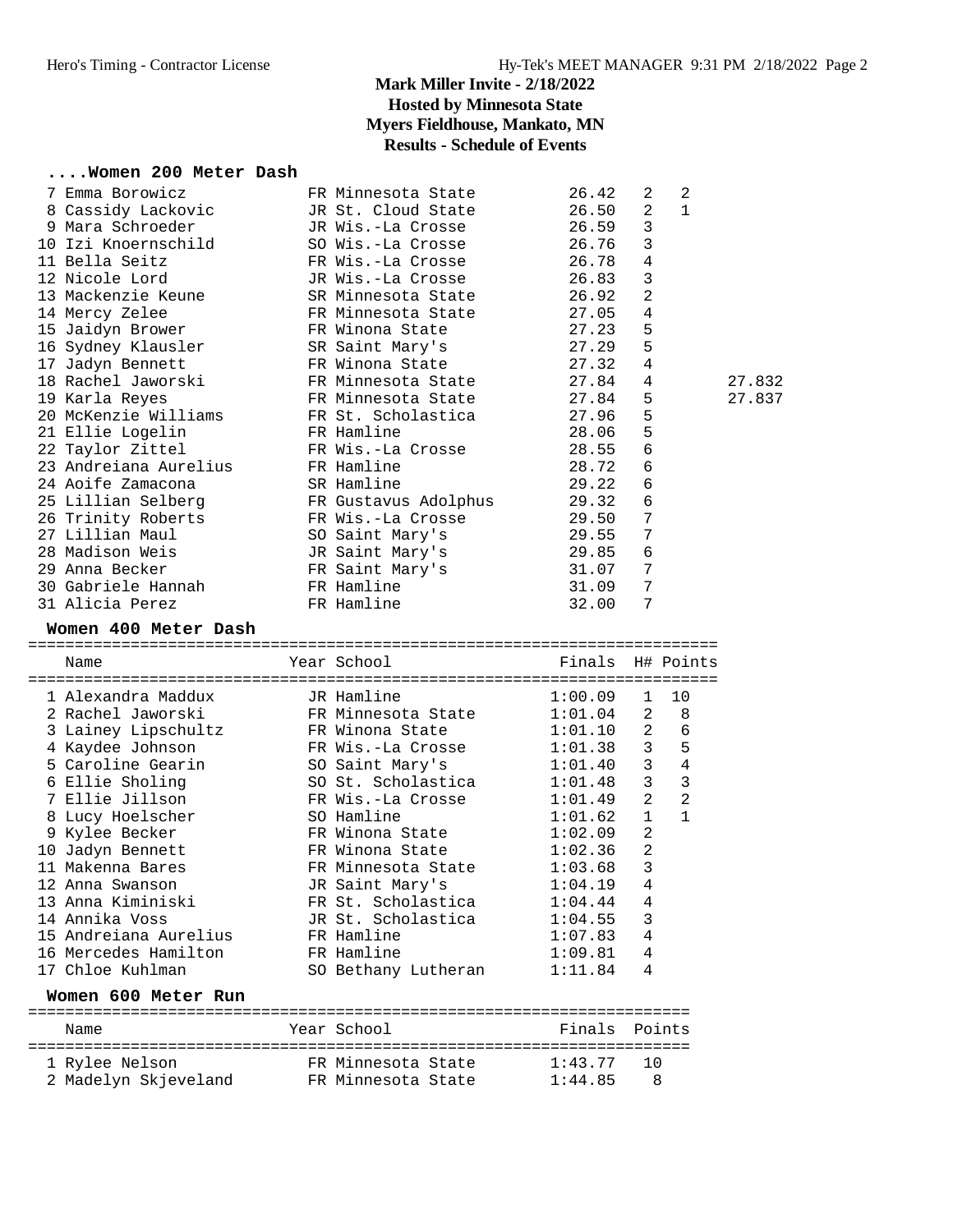#### **....Women 600 Meter Run**

| 3 Regan Feit     | FR Winona State    | 1:45.25 |  |
|------------------|--------------------|---------|--|
| 4 Sumayah Sayers | FR Minnesota State | 1:52.20 |  |

#### **Women 800 Meter Run**

| Name                    | Year School          | Finals H# Points |                |                |
|-------------------------|----------------------|------------------|----------------|----------------|
| 1 Elizabeth Donnelly    | JR Gustavus Adolphus | 2:11.97          | $\mathbf{1}$   | 10             |
| 2 Marissa Ellenbecker   | FR Minnesota State   | 2:19.72          | $\mathbf{1}$   | 8              |
| 3 Makayla Bishop        | FR Minnesota State   | 2:19.99          | $\mathbf{1}$   | 6              |
| 4 Allie Butte           | FR St. Cloud State   | 2:28.71          | $\mathbf{1}$   | 5              |
| 5 Marianna Guerra-Reese | FR St. Cloud State   | 2:30.70          | $\mathbf{1}$   | 4              |
| 6 Jamie Huber           | SO Wis.-La Crosse    | 2:33.81          | $\mathbf{1}$   | 3              |
| 7 Kailyn Walukas        | FR Gustavus Adolphus | 2:36.73          | $\mathfrak{D}$ | $\mathfrak{D}$ |
| 8 Avery Beyer           | JR Gustavus Adolphus | 2:38.64          | $\mathfrak{D}$ | 1              |
| 9 Caitlyn Storley       | SO Gustavus Adolphus | 2:39.29          | $\overline{2}$ |                |
| 10 Anna Omdal           | FR Gustavus Adolphus | 2:40.38          | 2              |                |
| 11 Andrea Butz          | FR Wis.-La Crosse    | 2:41.82          | 2              |                |
| 12 Jordan Merwin        | FR Bethany Lutheran  | 2:42.71          | 2              |                |
| 13 Jalisa Mathews       | SO Hamline           | 2:43.16          | $\mathfrak{D}$ |                |
| 14 Rachel Sovacool      | FR Bethany Lutheran  | 2:45.28          | $\mathfrak{D}$ |                |
| 15 Lauren Tillman       | FR Gustavus Adolphus | 3:08.78          |                |                |

#### **Women 1000 Meter Run**

======================================================================= Finals Points

| nallit             | ICAL DUIUUI          | $F$ $\perp$ $H$ $A$ $\perp$ $S$ | PULLLUS      |
|--------------------|----------------------|---------------------------------|--------------|
| 1 Kaylee Beyer     | SO Winona State      | 2:54.73                         | 10           |
| 2 Maddie Hannan    | SO Wis.-La Crosse    | 2:56.64                         | 8            |
| 3 Emma Malooly     | SR Wis.-La Crosse    | 2:59.96                         | -6           |
| 4 MaKenna Thurston | SO Minnesota State   | 3:00.39                         | 5            |
| 5 Clara Welhouse   | JR St. Cloud State   | 3:04.24                         | 4            |
| 6 Skylar Bragg     | SO Minnesota State   | 3:10.20                         | 3            |
| 7 Mackinzee Miest  | JR Gustavus Adolphus | 3:14.66                         | 2            |
| 8 Lilianne Tapper  | JR St. Scholastica   | 3:18.02                         | $\mathbf{1}$ |
| 9 Lauren Sertich   | FR St. Cloud State   | 3:23.16                         |              |
| 10 Sam Kaye        | JR Winona State      | 3:25.26                         |              |
| 11 Julia Severson  | JR Gustavus Adolphus | 3:26.93                         |              |

#### **Women 1 Mile Run**

|  | Name                | Year School          | Finals H# Points |                |               |
|--|---------------------|----------------------|------------------|----------------|---------------|
|  | 1 Katelyn Chadwick  | FR Wis.-La Crosse    | 5:12.50          |                | 10            |
|  | 2 Julia Anderson    | FR Wis.-La Crosse    | 5:18.98          | $\mathbf{1}$   | 8             |
|  | 3 Mackenzie Gaherty | JR Minnesota State   | 5:19.19          | $\mathbf{1}$   | 6             |
|  | 4 Iliana Ramon      | JR Gustavus Adolphus | 5:20.28          | $\mathbf{1}$   | 5             |
|  | 5 Rachel Hoffman    | SO Winona State      | 5:24.59          | $\mathbf{1}$   | 4             |
|  | 6 Ashlin Young      | FR Minnesota State   | 5:29.18          | $\mathbf{1}$   | 3             |
|  | 7 Sophia Taarud     | FR Winona State      | 5:30.11          | $\mathbf{1}$   | $\mathcal{L}$ |
|  | 8 Hannah Bero       | FR Wis.-La Crosse    | 5:37.49          |                |               |
|  | 9 Alyssa Rauk       | SO Minnesota State   | 5:39.54          | $\mathbf{1}$   |               |
|  | 10 Erica Conrad     | FR St. Cloud State   | 5:40.52          | $\mathfrak{D}$ |               |
|  | 11 Jenna Terrio     | FR St. Scholastica   | 5:45.03          | $\mathfrak{D}$ |               |
|  |                     |                      |                  |                |               |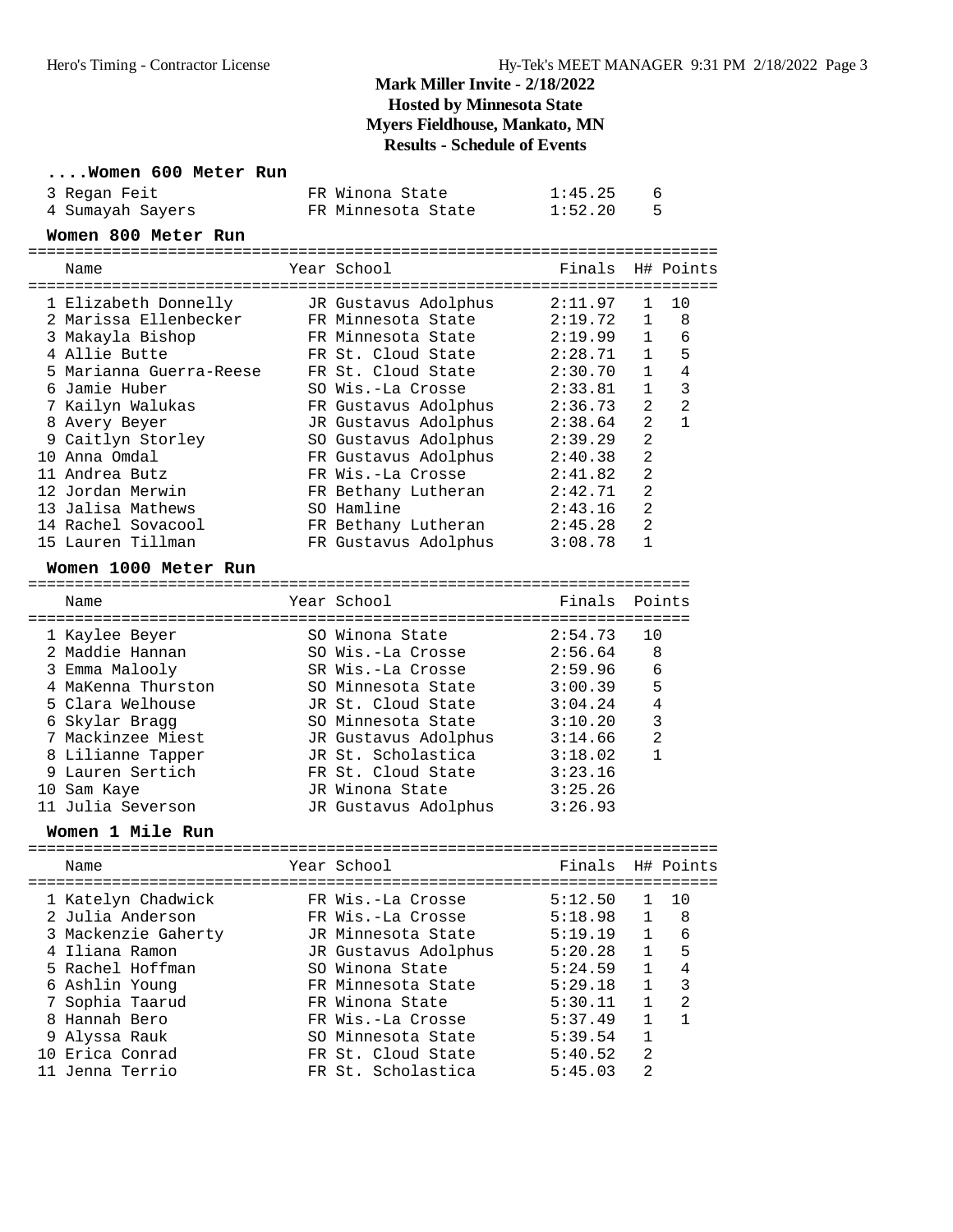#### **....Women 1 Mile Run**

| 12 Carly Vandenhouten   | JR Winona State      | 5:46.86 |                |
|-------------------------|----------------------|---------|----------------|
| 13 Sydney Hagen         | FR Gustavus Adolphus | 5:47.97 | 2              |
| 14 Jessica Immer        | FR Wis.-La Crosse    | 5:48.73 | $\mathbf{1}$   |
| 15 Taina Koivisto       | SO Gustavus Adolphus | 5:51.19 | 2              |
| 16 Katie Miller         | JR Winona State      | 5:52.83 | 2              |
| 17 Simi Kaur            | FR Gustavus Adolphus | 5:54.24 | 2              |
| 18 Madeline Bruessel    | FR Minnesota State   | 5:55.49 | 2              |
| 19 Ashley Muenzenberger | FR Winona State      | 5:58.35 | 2              |
| 20 Lindsey Paulson      | JR Gustavus Adolphus | 6:01.14 | 2              |
| 21 Elizabeth Berndt     | FR St. Scholastica   | 6:04.96 | 2              |
| 22 Emma Ward            | FR Minnesota State   | 6:06.43 | $\mathfrak{D}$ |
| 23 Nadia English        | SO Gustavus Adolphus | 6:38.30 | 2              |
| 24 Lauren Tillman       | FR Gustavus Adolphus | 6:45.98 | $\mathfrak{D}$ |

#### **Women 3000 Meter Run**

======================================================================= Name The Year School The Finals Points ======================================================================= 1 Rachel Jeffers SR Wis.-La Crosse 10:34.45 10 2 Maddy Vantassel SO Wis.-La Crosse 10:38.14 8 3 Madelynn McIntyre FR Wis.-La Crosse 10:48.25 6 4 Emma Mader SR Hamline 10:52.96 5 5 Charlotte Mueller FR Wis.-La Crosse 10:59.73 4 6 Karlie Meyer FR Wis.-La Crosse 11:13.50 3 7 Bethany Miller FR Wis.-La Crosse 11:22.98 2 8 Nicole Kelley SO Winona State 11:24.82 1 9 Cambrie Kowal FR St. Cloud State 11:26.08 10 Libby Roberdeau FR Hamline 11:26.38 11 Charlotte Adams SO Hamline 11:34.69 12 Miranda Ekleberry SO Hamline 11:34.90 13 Andrea Fromelt JR Winona State 11:35.26 14 Amanda Tuvey SO Saint Mary's 11:35.50 15 Maggie Anderson FR Minnesota State 11:41.04 16 Lauren Beauchaine SO Wis.-La Crosse 11:53.17

#### **Women 60 Meter Hurdles**

| Name                   | Year School          | Prelims           | H#                      |
|------------------------|----------------------|-------------------|-------------------------|
| Preliminaries          |                      |                   |                         |
| 1 Emma Lawrence        | JR Wis.-La Crosse    | 8.800             | 1                       |
| 2 Mackenzie Keune      | SR Minnesota State   | 8.990             | 2                       |
| 3 Lexi Litchy          | FR Wis.-La Crosse    | $9.410 \quad 3$   |                         |
| 4 Lyric Brennen        | FR Minnesota State   | 9.11a             | -2                      |
| 5 Shelby Romig         | FR St. Cloud State   | 9.20 <sub>q</sub> | 1                       |
| 6 Danielle Miller      | FR Gustavus Adolphus | 9.38q             | 1                       |
| 7 Kylee Becker         | FR Winona State      | 9.43a             | -2                      |
| 8 McKenzie Williams    | FR St. Scholastica   | 9.52a             | $\overline{\mathbf{3}}$ |
| 9 Paige Bauer          | FR Minnesota State   | 9.74              | 3                       |
| 10 Alexys Scheurell    | FR Wis.-La Crosse    | 9.75              | 3                       |
| 11 Zoe Stone           | JR Minnesota State   | 9.88              | 2                       |
| 12 Samantha Sunnarborg | SO Minnesota State   | 9.99              | $\mathbf{1}$            |
| 13 Allison Anderson    | FR Wis.-La Crosse    | 10.01             | 1                       |
| 14 Makenna Huetten     | FR Gustavus Adolphus | 10.14             | 3                       |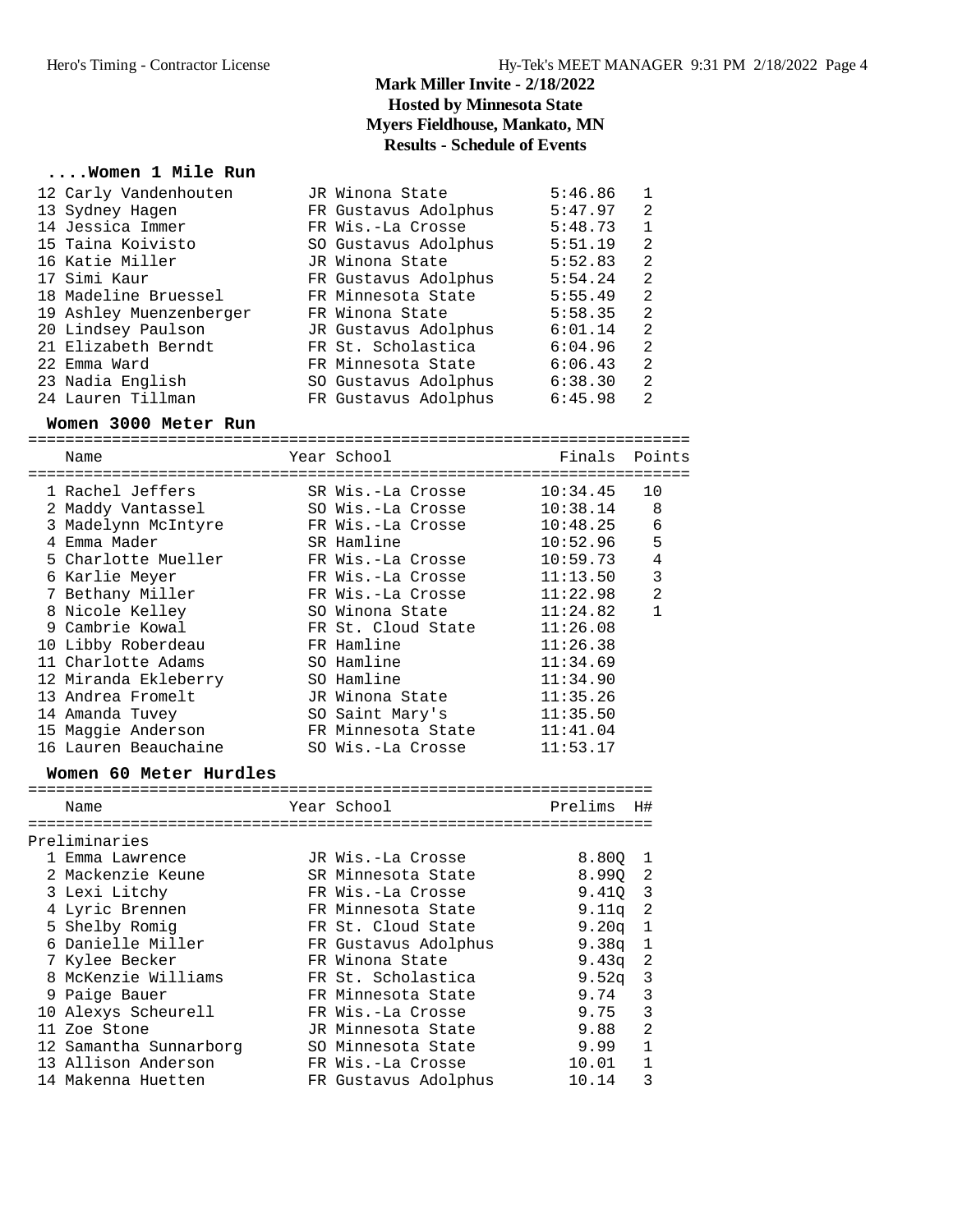# **....Women 60 Meter Hurdles**

| 15 Jasmine Mlejnek                                               |          | SO Minnesota State   |                         | 10.15                       | 1              |        |
|------------------------------------------------------------------|----------|----------------------|-------------------------|-----------------------------|----------------|--------|
| 16 Trinity Roberts                                               |          | FR Wis.-La Crosse    |                         | 10.26                       | 3              |        |
| 17 Julianna Boyum                                                |          | FR Hamline           |                         | 10.27                       | 1              |        |
| 18 Cecelia Miller                                                |          | SR Hamline           |                         | 10.29                       | 2              |        |
| 19 Aoife Zamacona                                                |          | SR Hamline           |                         | 10.32                       | 2              |        |
| 20 Emmarie Byom                                                  |          | FR Saint Mary's      |                         | 10.64                       | 3              |        |
| 21 Gabriele Hannah                                               |          | FR Hamline           |                         | 10.81                       | 3              |        |
| 22 Alli Joerger                                                  |          | FR Gustavus Adolphus |                         | 11.14                       | 2              |        |
| Women 60 Meter Hurdles                                           |          |                      |                         |                             |                |        |
| Name                                                             |          | Year School          |                         | Finals                      | Points         |        |
| Finals                                                           |          |                      |                         |                             |                |        |
| 1 Emma Lawrence                                                  |          | JR Wis.-La Crosse    |                         | 8.74                        | 10             |        |
| 2 Shelby Romig                                                   |          | FR St. Cloud State   |                         | 9.02                        | 8              |        |
| 3 Mackenzie Keune                                                |          | SR Minnesota State   |                         | 9.03                        | 6              |        |
| 4 Lyric Brennen                                                  |          | FR Minnesota State   |                         | 9.22                        | 5              |        |
| 5 Lexi Litchy                                                    |          | FR Wis.-La Crosse    |                         | 9.23                        | 4              |        |
| 6 Kylee Becker                                                   |          | FR Winona State      |                         | 9.41                        | 3              |        |
| 7 McKenzie Williams                                              |          | FR St. Scholastica   |                         | 9.42                        | 2              |        |
| 8 Danielle Miller                                                |          | FR Gustavus Adolphus |                         | 9.59                        | 1              |        |
| Women 4x400 Meter Relay                                          |          |                      |                         |                             |                |        |
| School                                                           |          |                      |                         | Finals                      | Points         |        |
|                                                                  |          |                      |                         |                             |                |        |
| 1 St. Cloud State<br>'' A '                                      |          |                      |                         | 4:04.27                     | 10             |        |
| 1) Cassidy Lackovic JR                                           |          |                      | 2) Brooklyn Brouse FR   |                             |                |        |
| 3) Makaylin Christenson FR                                       |          |                      |                         | 4) Marianna Guerra-Reese FR |                |        |
| 2 Wis.-La Crosse 'A'                                             |          |                      |                         | 4:14.77                     | 8              |        |
| 1) Mara Schroeder JR                                             |          |                      | 2) Kaydee Johnson FR    |                             |                |        |
| 3) Ellie Jillson FR                                              |          |                      | 4) Jamie Huber SO       |                             |                |        |
| 3 St. Scholastica 'A'                                            |          |                      |                         | 4:15.34                     | 6              |        |
| 1) Anna Kiminiski FR                                             |          |                      | 2) Annika Voss JR       |                             |                |        |
| 3) Katelyn Chromy SO                                             |          |                      | 4) Ellie Sholing SO     |                             |                |        |
| 4 Saint Mary's (Minn.) 'A'                                       |          |                      |                         | 4:15.66                     | 5              |        |
| 1) Caroline Gearin SO                                            |          |                      | 2) Anna Swanson JR      |                             |                |        |
| 3) Nathalie Freire SR                                            |          |                      | 4) Emily Kern JR        |                             |                |        |
| 5 Hamline 'A'                                                    |          |                      |                         | 4:17.80                     | 4              |        |
| 1) Ellie Logelin FR                                              |          |                      | 2) Lucy Hoelscher SO    |                             |                |        |
| 3) Alexandra Maddux JR                                           |          |                      | 4) Mercedes Hamilton FR |                             |                |        |
| Women High Jump                                                  |          |                      |                         |                             |                |        |
| Name                                                             |          | Year School          |                         | Finals                      |                | Points |
|                                                                  |          |                      |                         |                             |                |        |
| 1 Taylor Elliott<br>1.37 1.42 1.47 1.52 1.57 1.62 1.67 1.72 1.74 |          | SR Minnesota State   |                         | 1.72m                       | $5 - 07.75$ 10 |        |
| $\frac{1}{2}$<br>$- - - -$<br>$- - - -$                          | $\Omega$ | $\circ$              | XO XXO XXX              |                             |                |        |
| 2 Zoe Stone                                                      |          | JR Minnesota State   |                         | 1.67m                       | $5 - 05.75$    | 8      |

 1.37 1.42 1.47 1.52 1.57 1.62 1.67 1.72 --- --- --- --- 0 0 0 XXX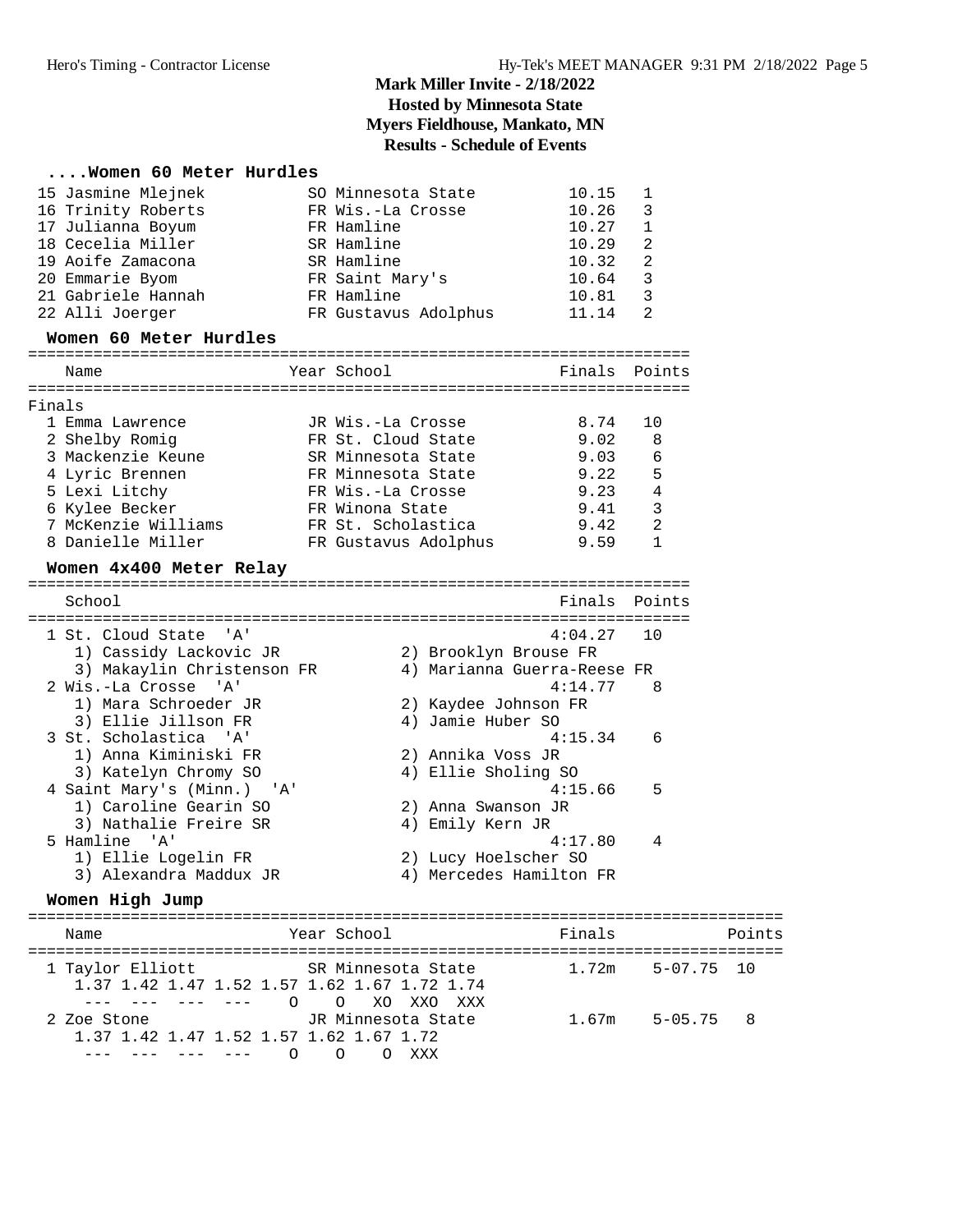## **Mark Miller Invite - 2/18/2022**

**Hosted by Minnesota State**

**Myers Fieldhouse, Mankato, MN**

## **Results - Schedule of Events**

## **....Women High Jump**

| 3 Olivia Owens                                                                                                                                                                                                                       | FR Wis.-La Crosse    | 1.67m             | $5 - 05.75$ | 6            |
|--------------------------------------------------------------------------------------------------------------------------------------------------------------------------------------------------------------------------------------|----------------------|-------------------|-------------|--------------|
| 1.37 1.42 1.47 1.52 1.57 1.62 1.67 1.72                                                                                                                                                                                              |                      |                   |             |              |
| --- --- --- --- 0                                                                                                                                                                                                                    | $\circ$<br>XO XXX    |                   |             |              |
| 4 Macie Todd<br>1.37 1.42 1.47 1.52 1.57 1.62 1.67                                                                                                                                                                                   | FR Wis.-La Crosse    | 1.62m             | $5 - 03.75$ | 5            |
| $--- - - - - - - 0$                                                                                                                                                                                                                  | XO O XO XXX          |                   |             |              |
| 5 Julia Rowles                                                                                                                                                                                                                       | SO St. Cloud State   | 1.57m             | $5 - 01.75$ | 3            |
| 1.37 1.42 1.47 1.52 1.57 1.62                                                                                                                                                                                                        |                      |                   |             |              |
| --- --- -<br>O O O XXX                                                                                                                                                                                                               |                      |                   |             |              |
| 5 Alia Vanderhoef                                                                                                                                                                                                                    | FR Wis.-La Crosse    | 1.57m             | 5-01.75     | 3            |
| 1.37 1.42 1.47 1.52 1.57 1.62                                                                                                                                                                                                        |                      |                   |             |              |
| --- --- 0 0 0 XXX                                                                                                                                                                                                                    |                      |                   |             |              |
| 5 Teya Langston                                                                                                                                                                                                                      | SR Minnesota State   | 1.57m             | $5 - 01.75$ | 3            |
| 1.37 1.42 1.47 1.52 1.57 1.62                                                                                                                                                                                                        |                      |                   |             |              |
| --- --- --- --- O XXX                                                                                                                                                                                                                |                      |                   |             |              |
| 8 Toryn Richards 6 FR Minnesota State                                                                                                                                                                                                |                      | 1.57m             | 5-01.75     | $\mathbf{1}$ |
| 1.37 1.42 1.47 1.52 1.57 1.62<br>--- --- O XXO XXO XXX                                                                                                                                                                               |                      |                   |             |              |
| 9 Olivia Gartner                                                                                                                                                                                                                     | FR Wis.-La Crosse    | 1.52m             | 4-11.75     |              |
| 1.37 1.42 1.47 1.52 1.57                                                                                                                                                                                                             |                      |                   |             |              |
| --- --- 0 0 XXX                                                                                                                                                                                                                      |                      |                   |             |              |
| 10 Ashley Cridlebaugh FR Minnesota State                                                                                                                                                                                             |                      | $1.52m$ $4-11.75$ |             |              |
| 1.37 1.42 1.47 1.52 1.57                                                                                                                                                                                                             |                      |                   |             |              |
| --- --- XO O XXX                                                                                                                                                                                                                     |                      |                   |             |              |
| 11 Lauren Preiner                                                                                                                                                                                                                    | FR Minnesota State   | 1.52m             | $4 - 11.75$ |              |
| 1.37 1.42 1.47 1.52 1.57                                                                                                                                                                                                             |                      |                   |             |              |
| $\circ$<br>O XO XXX<br>$---$                                                                                                                                                                                                         |                      |                   |             |              |
| 12 Rachel Amoth<br>1.37 1.42 1.47 1.52 1.57                                                                                                                                                                                          | FR Wis.-La Crosse    | 1.52m             | $4 - 11.75$ |              |
| --- --- O XXO XXX                                                                                                                                                                                                                    |                      |                   |             |              |
| 13 Olivia Solis                                                                                                                                                                                                                      | FR Minnesota State   | 1.47m             | $4 - 09.75$ |              |
| 1.37 1.42 1.47 1.52                                                                                                                                                                                                                  |                      |                   |             |              |
| --- --- O XXX                                                                                                                                                                                                                        |                      |                   |             |              |
| 13 Annie Mitchell                                                                                                                                                                                                                    | FR Wis.-La Crosse    | 1.47m             | $4 - 09.75$ |              |
| 1.37 1.42 1.47 1.52                                                                                                                                                                                                                  |                      |                   |             |              |
| O O XXX<br>$\frac{1}{2} \left( \frac{1}{2} \left( \frac{1}{2} \right) - \frac{1}{2} \left( \frac{1}{2} \right) \right) + \frac{1}{2} \left( \frac{1}{2} \left( \frac{1}{2} \right) - \frac{1}{2} \left( \frac{1}{2} \right) \right)$ |                      |                   |             |              |
| 13 Jasmine Mlejnek                                                                                                                                                                                                                   | SO Minnesota State   | 1.47m             | $4 - 09.75$ |              |
| 1.37 1.42 1.47 1.52                                                                                                                                                                                                                  |                      |                   |             |              |
| $\circ$<br>O XXX<br>$- - -$                                                                                                                                                                                                          | FR St. Cloud State   | 1.47m             | $4 - 09.75$ |              |
| 13 Brooklyn Brouse<br>1.37 1.42 1.47 1.52                                                                                                                                                                                            |                      |                   |             |              |
| O<br>0<br>O XXX                                                                                                                                                                                                                      |                      |                   |             |              |
| 13 Samantha Sunnarborg                                                                                                                                                                                                               | SO Minnesota State   | 1.47m             | $4 - 09.75$ |              |
| 1.37 1.42 1.47 1.52                                                                                                                                                                                                                  |                      |                   |             |              |
| $\frac{1}{2}$<br>$\circ$<br>O XXX                                                                                                                                                                                                    |                      |                   |             |              |
| 18 Olivia Motley                                                                                                                                                                                                                     | SO Gustavus Adolphus | 1.47m             | $4 - 09.75$ |              |
| 1.37 1.42 1.47 1.52                                                                                                                                                                                                                  |                      |                   |             |              |
| O XXO<br>XO<br>XXX                                                                                                                                                                                                                   |                      |                   |             |              |
| 19 Aoife Zamacona                                                                                                                                                                                                                    | SR Hamline           | 1.42m             | $4 - 07.75$ |              |
| 1.37 1.42 1.47                                                                                                                                                                                                                       |                      |                   |             |              |
| XO.<br>O XXX<br>20 Ally Rakow                                                                                                                                                                                                        | FR Gustavus Adolphus | 1.42m             | $4 - 07.75$ |              |
| 1.37 1.42 1.47                                                                                                                                                                                                                       |                      |                   |             |              |
| O XO XXX                                                                                                                                                                                                                             |                      |                   |             |              |
|                                                                                                                                                                                                                                      |                      |                   |             |              |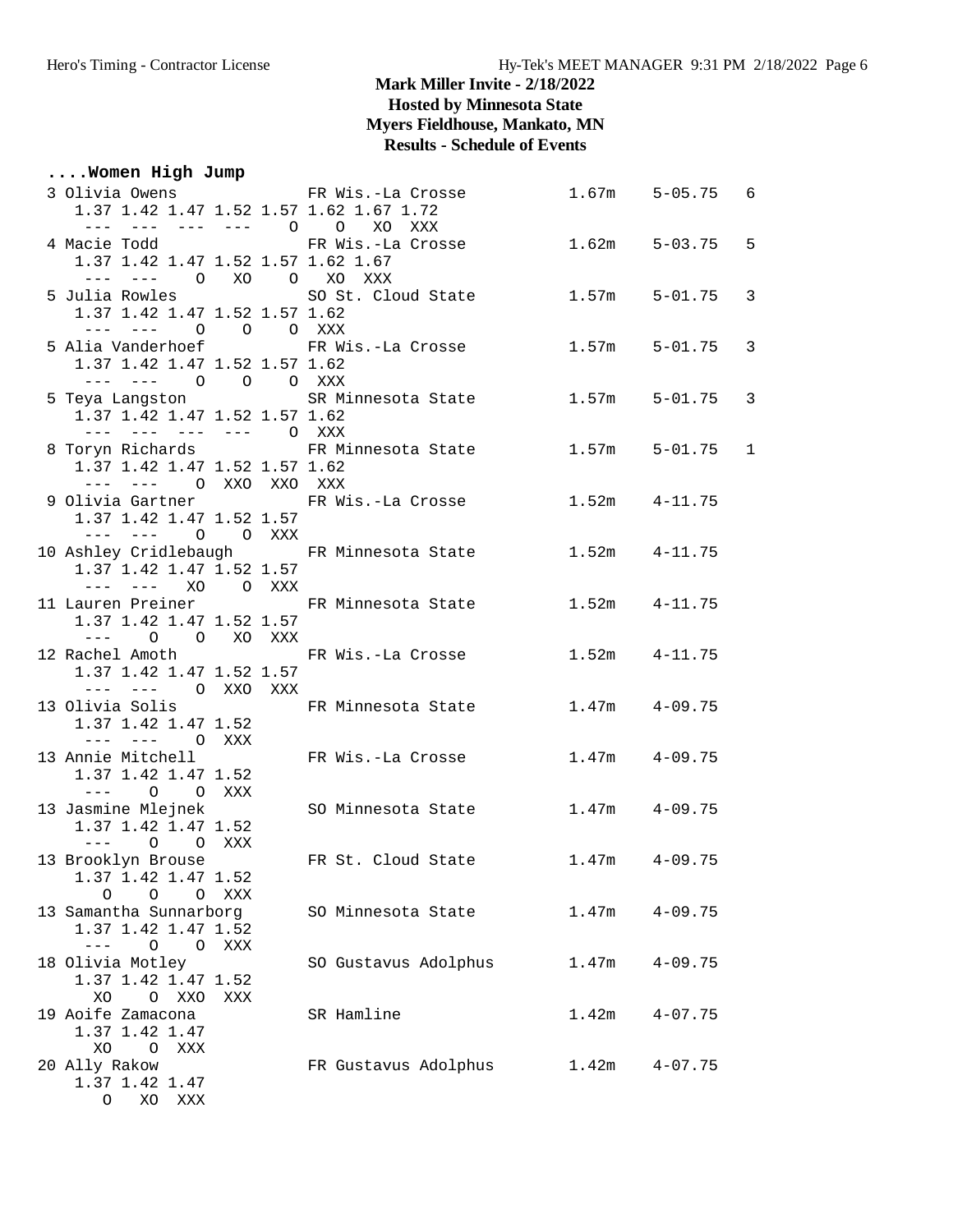## **....Women High Jump**

| 21 Alli Joerger     | FR Gustavus Adolphus | 1.42m | $4 - 07.75$ |
|---------------------|----------------------|-------|-------------|
| 1.37 1.42 1.47      |                      |       |             |
| XO XXX<br>XO.       |                      |       |             |
| 22 Jensen Luehrs    | FR Gustavus Adolphus | 1.42m | $4 - 07.75$ |
| 1.37 1.42 1.47      |                      |       |             |
| XXO XXX<br>$\Omega$ |                      |       |             |
| 23 Erin Beer        | SO Gustavus Adolphus | 1.37m | $4 - 06.00$ |
| 1.37 1.42           |                      |       |             |
| XXX                 |                      |       |             |

#### **Women Pole Vault**

|                                                                                                         | 1 Paige Hickson FR Minnesota State 3.65m 11-11.75 9<br>2.45 2.60 2.75 2.90 3.05 3.20 3.35 3.50 3.65 3.75<br>--- --- --- --- --- --- --- 0 0 XXX |                         |
|---------------------------------------------------------------------------------------------------------|-------------------------------------------------------------------------------------------------------------------------------------------------|-------------------------|
|                                                                                                         | 1 Christine Dennison       JR Minnesota State<br>2.45 2.60 2.75 2.90 3.05 3.20 3.35 3.50 3.65 3.75<br>--- --- --- --- --- --- --- 0 0 XXX       | $3.65m$ $11-11.75$<br>9 |
| 3 Abby Meidl SO Wis.-La Crosse                                                                          | 2.45 2.60 2.75 2.90 3.05 3.20 3.35 3.50 3.65<br>--- --- --- --- --- --- 0 0 XXX                                                                 | $3.50m$ $11-05.75$<br>6 |
| 4 Addie Schipper <a> JR Minnesota State</a>                                                             | 2.45 2.60 2.75 2.90 3.05 3.20 3.35 3.50 3.65<br>--- --- --- --- 0 XO 0 0 XXX                                                                    | $3.50m$ $11-05.75$<br>5 |
| 5 Paige Bauer 6 FR Minnesota State                                                                      | 2.45 2.60 2.75 2.90 3.05 3.20 3.35 3.50 3.65<br>--- --- --- --- --- --- O XXO XXX                                                               | $3.50m$ $11-05.75$<br>4 |
| 6 Lindsay Ruf Gallery JR Wis.-La Crosse<br>2.45 2.60 2.75 2.90 3.05 3.20 3.35 3.50                      |                                                                                                                                                 | $3.35m$ $10-11.75$<br>3 |
| --- --- --- --- --- 0 0 XXX<br>2.45 2.60 2.75 2.90 3.05 3.20 3.35 3.50<br>--- --- --- --- --- 0 XXO XXX | 7 Liz Missiaen Martin FR Wis.-La Crosse                                                                                                         | $3.35m$ $10-11.75$<br>2 |
| 2.45 2.60 2.75 2.90 3.05 3.20 3.35                                                                      | 8 Kendra Hewitt FR Wis.-La Crosse 3.20m 10-06.00                                                                                                | 0.50                    |
| --- --- --- --- XO O XXX<br>2.45 2.60 2.75 2.90 3.05 3.20 3.35                                          | 8 Toryn Richards 6.50 FR Minnesota State 3.20m 10-06.00 0.50                                                                                    |                         |
| --- --- --- --- XO O XXX<br>2.45 2.60 2.75 2.90 3.05 3.20 3.35                                          | 10 Micah Zaemisch           FR Minnesota State         3.20m                                                                                    | $10 - 06.00$            |
| --- --- --- --- XXO XO XXX<br>2.45 2.60 2.75 2.90 3.05 3.20 3.35                                        | 11 Caroline Gearin 50 Saint Mary's 3.20m 10-06.00                                                                                               |                         |
| --- --- --- XO O XXO XXX<br>12 Logan Kuskie<br>2.45 2.60 2.75 2.90 3.05 3.20                            | FR Minnesota State 3.05m                                                                                                                        | $10 - 00.00$            |
| --- --- --- 0 0 XXX<br>2.45 2.60 2.75 2.90 3.05 3.20<br>--- --- --- XXO O XXX                           | 13 Nathalie Freire SR Saint Mary's 3.05m 10-00.00                                                                                               |                         |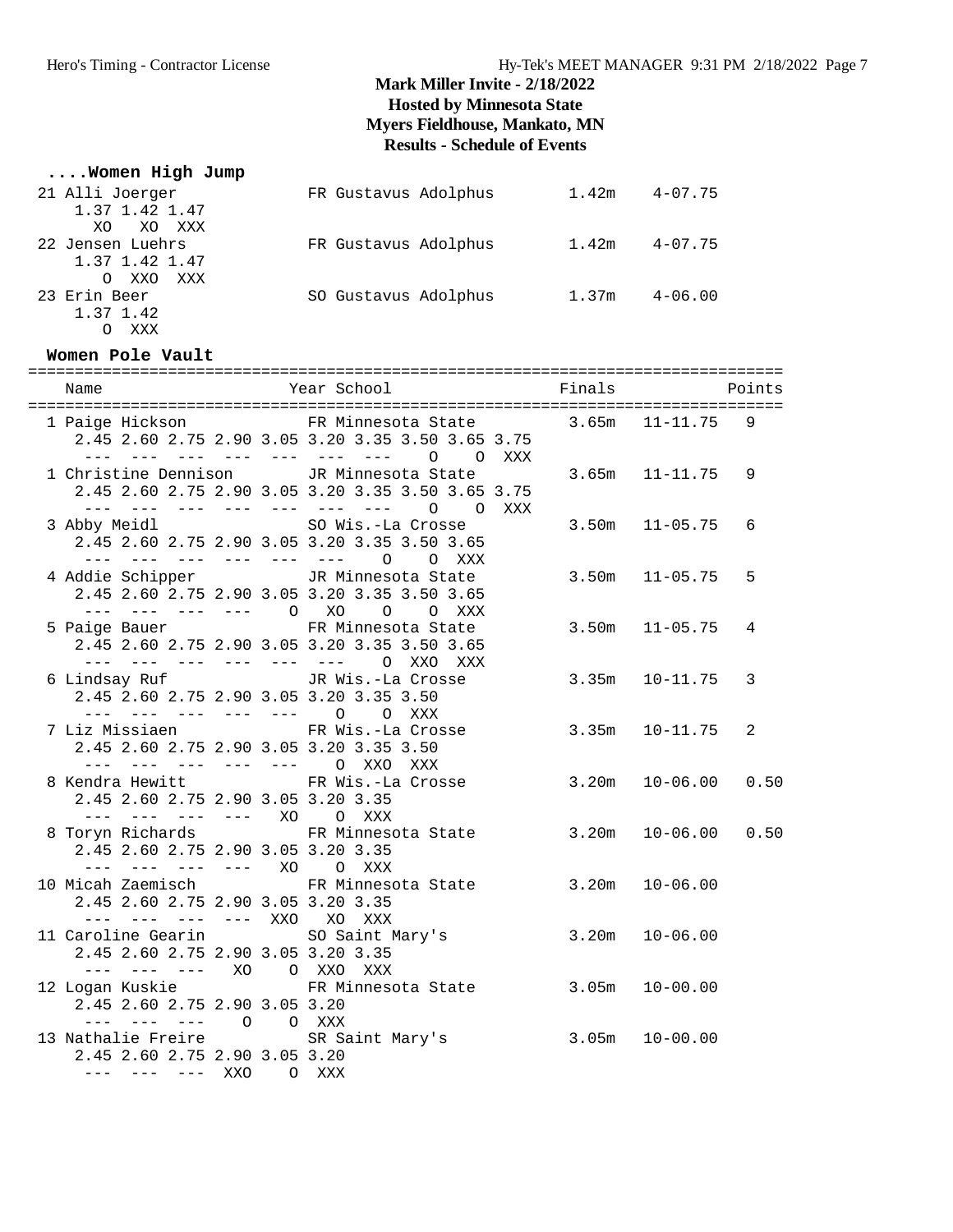#### **....Women Pole Vault**

| 14 Nina Morrison                             FR Wis.-La Crosse |                      | 3.05 <sub>m</sub> | $10 - 00.00$ |
|----------------------------------------------------------------|----------------------|-------------------|--------------|
| 2.45 2.60 2.75 2.90 3.05 3.20                                  |                      |                   |              |
| XXO                                                            | XXX                  |                   |              |
| 15 Daya Davidson                                               | JR St. Scholastica   | 2.90m             | $9 - 06.25$  |
| 2.45 2.60 2.75 2.90 3.05                                       |                      |                   |              |
| $\Omega$<br>$\circ$<br>XXX<br>--- --- -                        |                      |                   |              |
| 16 Grace Pierson                                               | SO Hamline           | 2.60m             | $8 - 06.25$  |
| 2.45 2.60 2.75                                                 |                      |                   |              |
| XXO<br>O XXX                                                   |                      |                   |              |
| 17 Jenna Bunker                                                | FR Gustavus Adolphus | 2.45m             | $8 - 00.50$  |
| 2.45 2.60                                                      |                      |                   |              |
| XO XXX                                                         |                      |                   |              |
| 17 Alli Graff                                                  | FR Gustavus Adolphus | 2.45m             | $8 - 00.50$  |
| 2.45 2.60                                                      |                      |                   |              |
| XO.<br>XXX                                                     |                      |                   |              |
| -- McKenzie Gehrke                                             | FR Gustavus Adolphus | NH                |              |
| 2.45                                                           |                      |                   |              |
| XXX                                                            |                      |                   |              |
| -- Lillian Selberg                                             | FR Gustavus Adolphus | NH                |              |
| 2.45                                                           |                      |                   |              |

#### **Women Long Jump**

XXX

| Year School<br>Name                                                         | Finals |                | H# Points    |
|-----------------------------------------------------------------------------|--------|----------------|--------------|
|                                                                             |        |                |              |
| 1 Makayla Jackson 50 Minnesota State 5.15m 20-02.25 2 10                    |        |                |              |
| FOUL 5.48m 3.68m 6.15m FOUL 5.90m                                           |        |                |              |
| 2 Kary Petricka (50 Minnesota State 6.01m)                                  |        | 19-08.75 2     | 8            |
| FOUL 6.01m FOUL FOUL 5.89m FOUL                                             |        |                |              |
| 3 Mariah Williams SO Minnesota State                                        | 5.80m  | $19 - 00.50$ 2 | 6            |
| FOUL FOUL 5.45m FOUL 5.57m 5.80m                                            |        |                |              |
| 4 Parker Buske SO St. Cloud State 5.72m                                     |        | $18 - 09.25$ 2 | 5            |
| FOUL 5.49m FOUL 5.60m FOUL 5.72m                                            |        |                |              |
|                                                                             | 5.59m  | $18 - 04.25$ 2 | 4            |
|                                                                             |        |                |              |
| 6 Jen Valley SO Hamline                                                     | 5.58m  | $18 - 03.75$ 2 | 3            |
| 5.58m 5.25m 5.14m 5.09m 5.24m 5.13m                                         |        |                | 2            |
| 7 Megan Geraets 6 FR Gustavus Adolphus<br>5.42m FOUL 5.35m 5.19m FOUL 5.35m | 5.42m  | $17 - 09.50$ 2 |              |
|                                                                             | 5.30m  | $17 - 04.75$ 2 | $\mathbf{1}$ |
| 8 Molly Kahl           FR Minnesota State                                   |        |                |              |
| 5.29m 5.16m 5.30m 5.07m 5.20m FOUL                                          |        | $17 - 00.50$ 1 |              |
| 9 Briana Gilbert 6 FR Hamline                                               | 5.19m  |                |              |
| 5.19m FOUL 5.18m 4.60m 5.17m 4.83m                                          | 5.17m  | $16 - 11.50$ 1 |              |
| 10 Alexys Scheurell FR Wis.-La Crosse<br>5.16m 5.03m 5.17m                  |        |                |              |
| 11 Sydney Klausler SR Saint Mary's                                          | 5.17m  | $16 - 11.50$ 1 |              |
| 5.03m 5.17m FOUL                                                            |        |                |              |
| 12 Shelby Romig TR St. Cloud State                                          | 5.08m  | $16 - 08.00$ 1 |              |
| FOUL 5.08m FOUL                                                             |        |                |              |
| 13 Julia Rowles<br>SO St. Cloud State                                       | 5.01m  | $16 - 05.25$ 1 |              |
| FOUL 5.01m FOUL                                                             |        |                |              |
| 14 Paige Bauer<br>FR Minnesota State                                        | 5.00m  | $16 - 05.00$ 2 |              |
| FOUL 5.00m FOUL                                                             |        |                |              |
|                                                                             |        |                |              |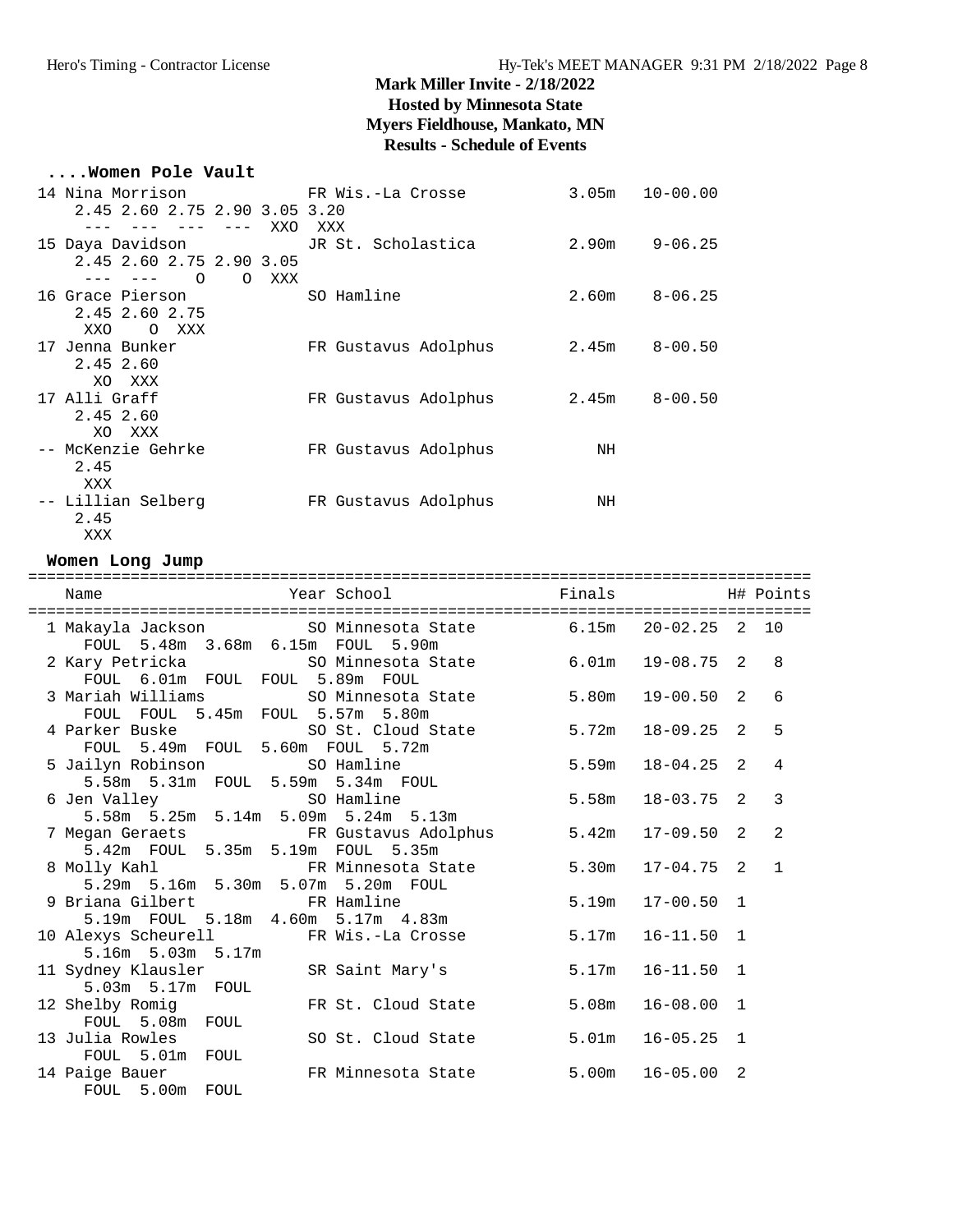#### **....Women Long Jump**

| 15 Mykenzie Vaassen     | JR Wis.-La Crosse    | 4.98m | $16 - 04.25$ 1 |  |
|-------------------------|----------------------|-------|----------------|--|
| 4.85m FOUL 4.98m        |                      |       |                |  |
| 16 Madi Kes             | FR Gustavus Adolphus | 4.93m | $16 - 02.25$ 2 |  |
| 4.68m  4.93m  FOUL      |                      |       |                |  |
| 17 Allison Anderson     | FR Wis.-La Crosse    | 4.62m | $15 - 02.00$ 1 |  |
| $4.42m$ $4.62m$ FOUL    |                      |       |                |  |
| 18 Katie Petersen       | FR Gustavus Adolphus | 4.51m | $14 - 09.75$ 1 |  |
| $4.51m$ $4.50m$ $4.42m$ |                      |       |                |  |
| 19 Olivia Thomley       | SO Gustavus Adolphus | 4.43m | $14 - 06.50$ 1 |  |
| 4.43m 3.73m 3.95m       |                      |       |                |  |
| 20 Julia Benson         | FR Hamline           | 4.29m | $14 - 01.00$ 1 |  |
| $4.29m$ $3.91m$ $4.23m$ |                      |       |                |  |

#### **Women Triple Jump**

| Name                                                   | Year School and the School and the School                                                                 | Finals |              | Points |
|--------------------------------------------------------|-----------------------------------------------------------------------------------------------------------|--------|--------------|--------|
|                                                        | 1 Stella Neophytou 6 FR Minnesota State<br>FOUL 11.60m 11.71m 11.65m 11.53m 11.80m                        | 11.80m | 38-08.75 10  |        |
| 2 Parker Buske                                         | SO St. Cloud State<br>FOUL 11.65m 10.05m 11.34m 11.52m 11.76m                                             | 11.76m | 38-07.00     | 8      |
| 3 Maya Taylor<br>FOUL FOUL 10.48m 11.27m 11.50m 11.27m | SR St. Cloud State                                                                                        | 11.50m | 37-08.75     | 6      |
| 4 Miah Keller<br>FOUL 11.18m 11.37m 11.25m 11.11m FOUL | JR Wis.-La Crosse                                                                                         | 11.37m | 37-03.75     | 5      |
| 5 Madi Kes                                             | FR Gustavus Adolphus<br>10.51m FOUL 10.95m 10.78m 10.91m 11.18m                                           | 11.18m | 36-08.25     | 4      |
|                                                        | 6 Molly Kahl                           FR Minnesota State<br>10.54m 10.22m FOUL 10.36m 10.21m 10.16m      | 10.54m | $34 - 07.00$ | 3      |
|                                                        | 7 Maddie Hansen                       FR Wis.-La Crosse<br>10.30m  10.50m  10.50m  10.20m  10.21m  10.33m | 10.50m | 34-05.50     | 2      |
| 8 Julia Benson<br>8.97m FOUL 9.15m FOUL 8.93m FOUL     | FR Hamline                                                                                                | 9.15m  | $30 - 00.25$ |        |

#### **Women Shot Put**

| Year School<br>Name<br>---------------------------<br>================                                                                  | Finals                |                |                | H# Points      |
|-----------------------------------------------------------------------------------------------------------------------------------------|-----------------------|----------------|----------------|----------------|
| SR Minnesota State<br>1 Brea Perron<br>14.05m  13.93m  13.84m  14.25m  14.55m  14.20m                                                   | $14.55m$ $47-09.00$ 2 |                |                | 1 O            |
| 2 Skye Digman JR Wis.-La Crosse<br>14.02m 13.88m 14.48m 14.33m FOUL FOUL                                                                | 14.48m                | 47-06.25 2     |                | -8             |
| SR Minnesota State<br>3 Katie Taylor<br>13.75m 13.11m FOUL FOUL 14.11m FOUL                                                             | 14.11m                | $46 - 03.50$ 2 |                | 6              |
| 4 Annika Poe<br>SO Gustavus Adolphus<br>13.52m 13.69m 13.55m 12.71m 13.61m 13.32m                                                       | 13.69m                | 44-11.00       | $\overline{2}$ | 5              |
| SO Minnesota State<br>5 Kaitlyn Schroeder<br>11.97m FOUL 12.76m FOUL 12.63m FOUL                                                        | 12.76m                | $41 - 10.50$ 2 |                | $\overline{4}$ |
| 6 Dacoda Zimmerman         JR St. Cloud State<br>$11.06$ m $12.00$ m $11.49$ m $12.42$ m $12.14$ m $12.63$ m                            | 12.63m                | $41 - 05.25$ 2 |                | $\mathcal{R}$  |
| FR Wis.-La Crosse<br>7 Sarah Hulstedt<br>FOUL 12.53m 11.93m 12.19m FOUL 12.61m                                                          | 12.61m                | $41 - 04.50$ 2 |                | $\overline{2}$ |
| FR Wis.-La Crosse                       12.15m     39-10.50<br>8 Alayna Digman<br>$11.10m$ $11.53m$ $12.15m$ $11.22m$ $11.50m$ $11.26m$ |                       |                | $\overline{2}$ |                |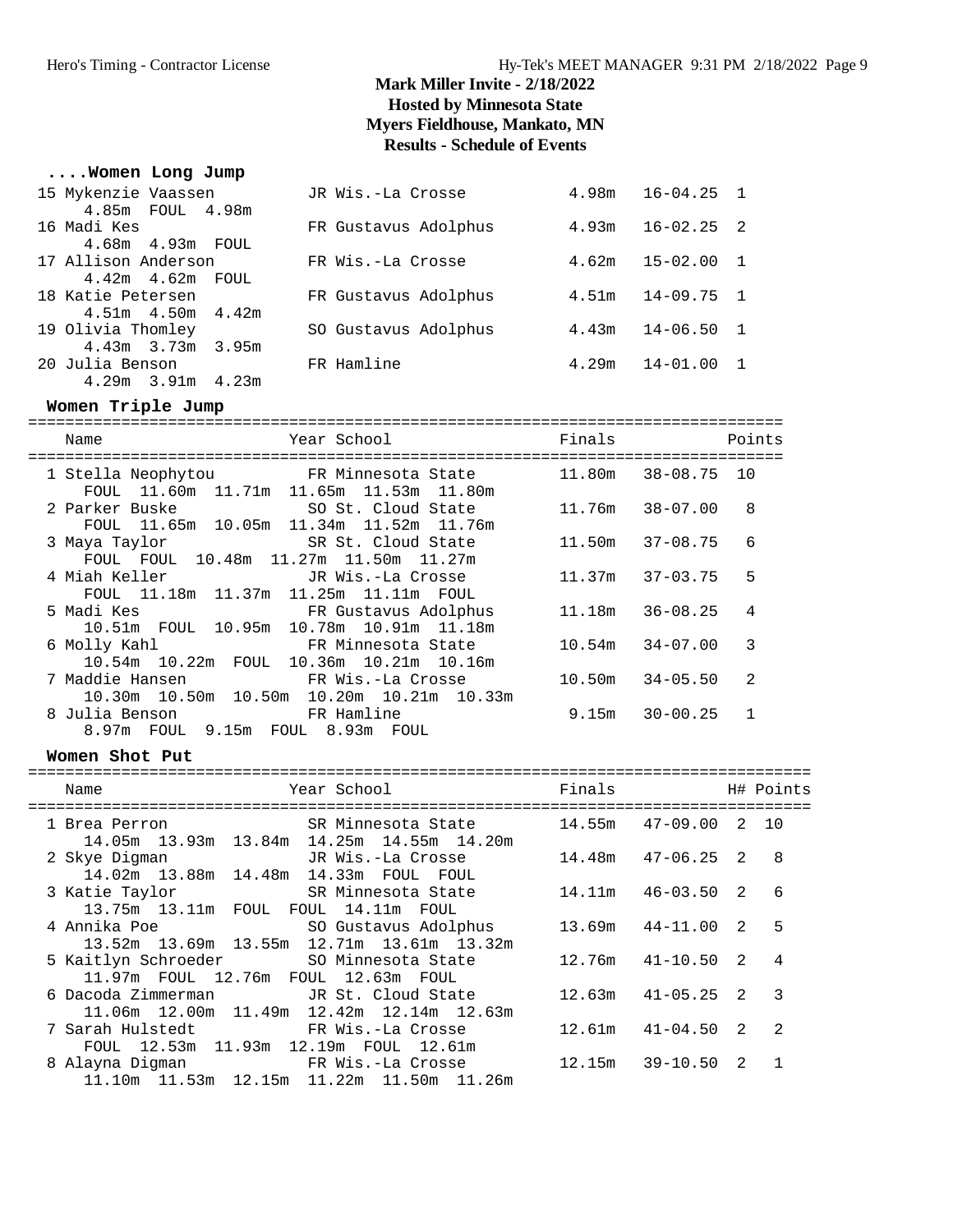#### **....Women Shot Put**

| 9 Libby Beck                                          | SO Minnesota State                           | 11.80m      | $38 - 08.75$ 1 |                |
|-------------------------------------------------------|----------------------------------------------|-------------|----------------|----------------|
|                                                       | 11.60m  11.76m  FOUL  11.31m  11.75m  11.80m |             |                |                |
| 10 Anna Becker<br>na Becker<br>11.17m  11.33m  11.58m | JR St. Scholastica                           | 11.58m      | $38 - 00.00$   | $\overline{1}$ |
|                                                       |                                              |             |                |                |
| 11 Samantha Kubes                                     | SO Saint Mary's                              | 11.48m      | $37 - 08.00$   | 2              |
| 11.48m FOUL 10.64m                                    |                                              |             |                |                |
| 12 Izzy Carroll                                       | FR Wis.-La Crosse                            | 11.32m      | $37 - 01.75$ 2 |                |
| FOUL 11.02m 11.32m                                    |                                              |             |                |                |
| 13 Ellie Biggins                                      | SO Hamline                                   | 11.31m      | $37 - 01.25$   | $\mathbf{1}$   |
| 10.10m  10.42m  11.31m                                |                                              |             |                |                |
| 14 Samantha Sunnarborg SO Minnesota State             |                                              | 11.11m      | $36 - 05.50$   | $\mathbf{1}$   |
| 11.11m FOUL 10.65m                                    |                                              |             |                |                |
| 15 Madeline Fretag               SO Minnesota State   |                                              | 11.09m      | $36 - 04.75$   | -2             |
| 11.09m FOUL 10.04m                                    |                                              |             |                |                |
| 16 Zoe Stone<br>10.47m 10.86m 10.63m                  | JR Minnesota State                           | 10.86m      | $35 - 07.75$   | 1              |
|                                                       |                                              |             |                |                |
| 17 Abby Schulte                                       | FR Gustavus Adolphus 10.54m                  |             | $34 - 07.00$   | $\mathbf{1}$   |
| 10.14m  FOUL  10.54m                                  |                                              |             |                |                |
| 18 Sydney Jackman                                     | FR Saint Mary's                              | 10.53m      | $34 - 06.75$   | $\overline{1}$ |
| 10.31m  FOUL  10.53m                                  |                                              |             |                |                |
| 19 Dana Bach                                          | JR Gustavus Adolphus                         | 9.98m       | $32 - 09.00$   | 1              |
| 9.67m 9.98m 9.84m                                     |                                              |             |                |                |
| 20 Morgan Wallendal                                   | FR Saint Mary's                              | 9.98m       | $32 - 09.00$   | $\mathbf{1}$   |
| 9.98m FOUL 9.70m                                      |                                              |             |                |                |
| 21 Payton Packer                                      | SO Hamline                                   | 9.96m       | $32 - 08.25$   | $\overline{1}$ |
| 9.89m 9.96m FOUL                                      |                                              |             |                |                |
| 22 Morgan Robinson                                    | FR Minnesota State                           | 9.64m       | $31 - 07.50$   | 1              |
| 9.64m FOUL FOUL                                       |                                              |             |                |                |
| 23 Jasmine Mlejnek                                    | SO Minnesota State                           | 9.26m       | $30 - 04.75$   | $\overline{1}$ |
| $9.26m$ $9.26m$ $8.87m$                               |                                              |             |                |                |
| -- Abbi Stafslien-Dumale                              | SO Minnesota State                           | <b>FOUL</b> |                | 2              |
| FOUL FOUL FOUL                                        |                                              |             |                |                |

#### **Women Weight Throw**

| Year School<br>Name                                                                                                      | Finals |              |                | H# Points      |
|--------------------------------------------------------------------------------------------------------------------------|--------|--------------|----------------|----------------|
| 1 Brea Perron               SR Minnesota State         19.99m   65-07.00   2   10<br>18.38m 19.99m FOUL FOUL 18.74m FOUL |        |              |                |                |
| SR Minnesota State<br>2 Katie Taylor<br>19.41m 19.45m 18.84m FOUL FOUL 19.62m                                            | 19.62m | 64-04.50 2 8 |                |                |
| 3 Kaylee Jensen SR Minnesota State<br>17.60m  18.44m  19.25m  17.76m  18.26m  18.51m                                     | 19.25m | 63-02.00 2   |                | 6              |
| 4 Skye Digman GR Wis.-La Crosse<br>16.76m 17.29m FOUL FOUL FOUL FOUL                                                     | 17.29m | 56-08.75 2   |                | 5              |
| 5 Jenneel Rodney TR Hamline<br>15.93m 17.04m 16.68m 15.82m 16.06m 15.28m                                                 | 17.04m | 55-11.00 2   |                | $\overline{4}$ |
| 6 Madison Glynn FR Minnesota State<br>15.69m FOUL 15.46m 16.25m 15.20m FOUL                                              | 16.25m | 53-03.75 2 3 |                |                |
| 7 Madeline Fretag SO Minnesota State 15.93m<br>FOUL 14.71m 15.93m FOUL 14.48m 13.85m                                     |        | 52-03.25 2   |                | $\mathcal{L}$  |
| 8 Abbi Stafslien-Dumale     SO Minnesota State        15.81m<br>14.39m 15.37m 15.81m 14.47m 13.75m 15.17m                |        | 51-10.50     | $\overline{2}$ |                |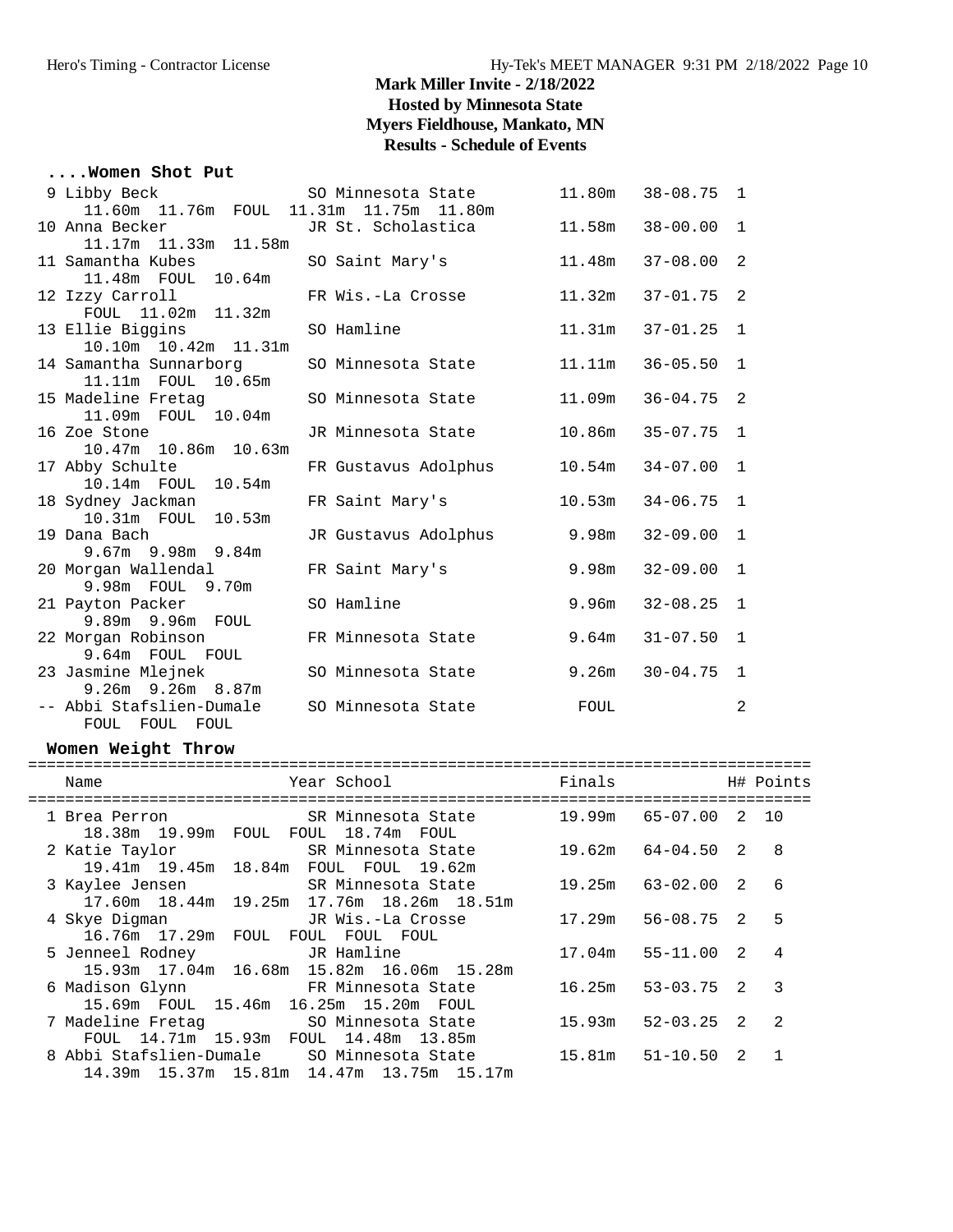#### **....Women Weight Throw**

| 9 Anna Becker and the San Section of the Section of the Section of the Section of the Section of the Section o | JR St. Scholastica | 15.72m | $51 - 07.00$ 2        |                |
|----------------------------------------------------------------------------------------------------------------|--------------------|--------|-----------------------|----------------|
| 15.72m FOUL FOUL 14.39m 13.78m FOUL                                                                            |                    |        |                       |                |
| 10 Kaitlyn Schroeder SO Minnesota State                                                                        |                    | 15.68m | $51 - 05.50$ 2        |                |
| 15.29m  15.68m  FOUL                                                                                           |                    |        |                       |                |
| 11 Libby Beck                                                                                                  | SO Minnesota State | 15.33m | $50 - 03.50$          | $\mathbf{1}$   |
| FOUL 14.74m 15.33m                                                                                             |                    |        |                       |                |
| 12 Leah Surprenant                                                                                             | SO Wis.-La Crosse  | 15.03m | $49 - 03.75$ 2        |                |
| FOUL 15.03m FOUL                                                                                               |                    |        |                       |                |
| 13 Lily Beneke                                                                                                 | FR St. Scholastica |        | $14.64m$ $48-00.50$ 2 |                |
| 14.52m  14.64m  FOUL                                                                                           |                    |        |                       |                |
| 14 Holly Wardynski                                                                                             | FR Wis.-La Crosse  | 13.96m | $45 - 09.75$          | $\overline{1}$ |
| 13.96m FOUL FOUL                                                                                               |                    |        |                       |                |
| 15 Dacoda Zimmerman                                                                                            | JR St. Cloud State |        | $13.83m$ $45-04.50$   | $\overline{1}$ |
| FOUL FOUL 13.83m                                                                                               |                    |        |                       |                |
| 16 Izzy Carroll                                                                                                | FR Wis.-La Crosse  |        | $13.65m$ $44-09.50$   | 1              |
| FOUL 13.65m FOUL                                                                                               |                    |        |                       |                |
| 17 Samantha Kubes                                                                                              | SO Saint Mary's    |        | $13.63m$ $44-08.75$   | 1              |
| 13.63m FOUL 11.39m                                                                                             |                    |        |                       |                |
| 18 Sarah Hulstedt                                                                                              | FR Wis.-La Crosse  |        | $13.42m$ $44-00.50$   | $\mathbf{1}$   |
| FOUL 13.42m FOUL                                                                                               |                    |        |                       |                |
| 19 Alayna Digman                                                                                               | FR Wis.-La Crosse  | 13.15m | $43 - 01.75$ 1        |                |
| 12.05m  13.15m  12.83m                                                                                         |                    |        |                       |                |
| 20 Ellie Biggins                                                                                               | SO Hamline         | 12.37m | $40 - 07.00$          | 1              |
| 11.91m  12.37m  10.86m                                                                                         |                    |        |                       |                |
| 21 Morgan Robinson 6 FR Minnesota State                                                                        |                    |        | $12.36m$ $40-06.75$ 1 |                |
| 12.28m FOUL 12.36m                                                                                             |                    |        |                       |                |
| 22 Morgan Wallendal GR Saint Mary's                                                                            |                    | 11.13m | $36 - 06.25$ 1        |                |
| FOUL 11.13m 10.45m                                                                                             |                    |        |                       |                |

**Men 60 Meter Dash**

=================================================================== Name Year School Prelims H# =================================================================== Preliminaries 1 Prince Nti FR Minnesota State 6.87Q 2 2 Shaheed Hickman SR Minnesota State 6.90Q 1 3 Samuel Eben Ebai SO St. Scholastica 6.97Q 5 6.962 4 Nicholas Sharma SO Minnesota State 6.97Q 4 6.963 5 Carter Hahn SO Wis.-La Crosse 7.17Q 3 6 Ryan Miller SR St. John's (Minn.) 7.07q 5 7 Jordan Montgomery FR Wis.-La Crosse 7.08q 2 8 Steven Marks FR Minnesota State 7.12q 4 9 Sean Diedrich FR St. Scholastica 7.23 2 10 Jake Lee SO Wis.-La Crosse 7.24 3 11 Kaleb Schuster SR Wis.-La Crosse 7.27 1 12 Matthew Skelly FR Gustavus Adolphus 7.28 4 13 Jack Young JR St. John's (Minn.) 7.31 1 7.305 14 Justin Kotarak SR Wis.-La Crosse 7.31 4 7.306 15 Hillary Makori FR St. John's (Minn.) 7.36 4 16 Colton Hoffman Unattached 7.37 3 17 Tae'Vion Wilkins FR Hamline 7.46 1 18 Matthew Montplaisir Unattached 7.47 5 7.461 19 Josh Sletta SO St. John's (Minn.) 7.47 2 7.462 20 Reece Thomas FR Hamline 7.51 2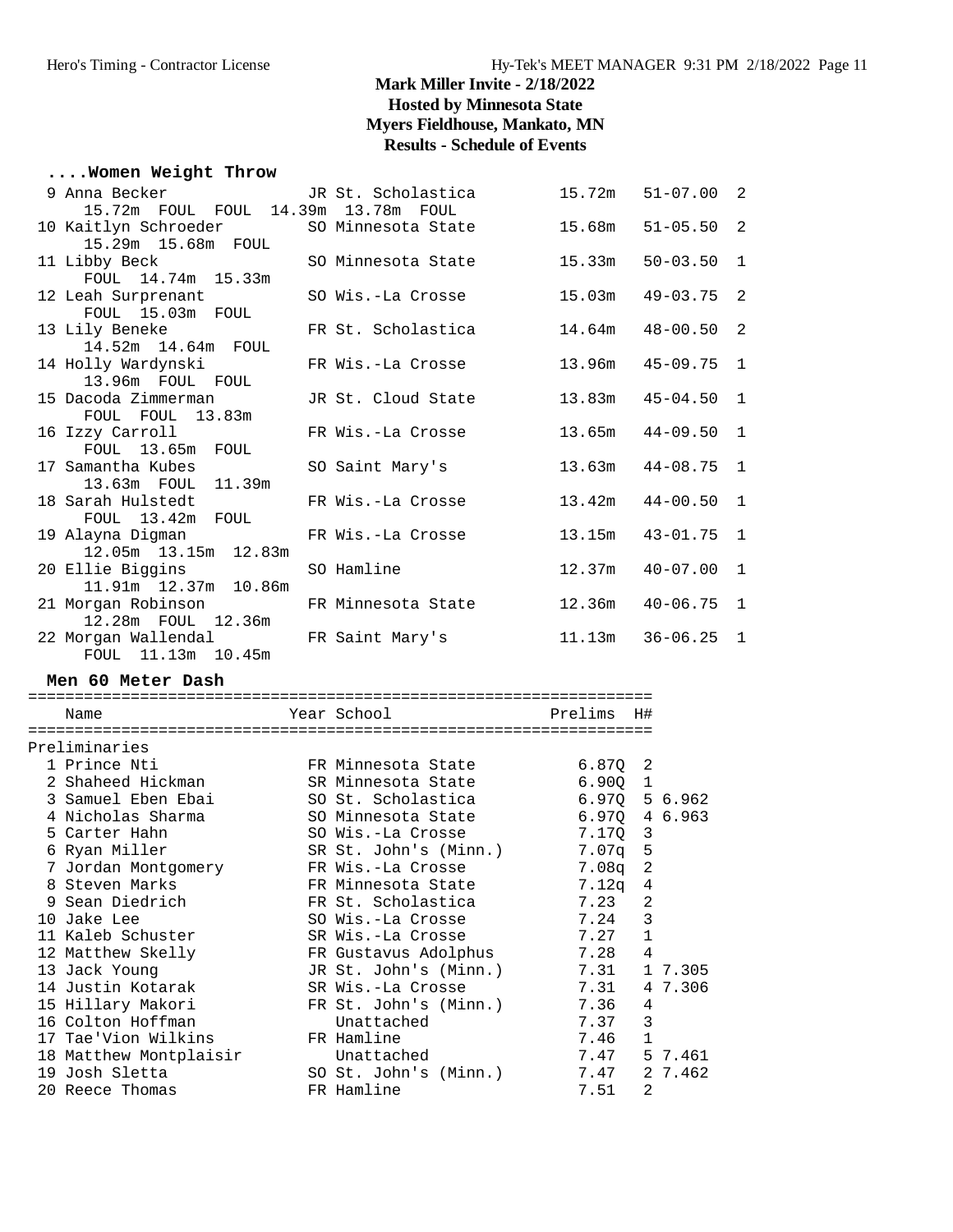#### **....Men 60 Meter Dash**

|        | 21 Emanuel Popoca      | FR St. John's (Minn.) | 7.53  | 1                   |
|--------|------------------------|-----------------------|-------|---------------------|
|        | 22 Henry Truebenbach   | FR St. John's (Minn.) | 7.64  | 5                   |
|        | 23 Adam Collins        | FR St. John's (Minn.) | 7.74  | 3                   |
|        | 24 Carlos Gaye         | FR Hamline            | 7.76  | 4                   |
|        | 25 Jack Wiessenberger  | JR Gustavus Adolphus  | 7.82  | 1                   |
|        | 26 Benjamin Burke      | FR St. John's (Minn.) | 7.83  | 1                   |
|        | 27 Max Lelwica         | FR St. John's (Minn.) | 7.96  | 2                   |
|        | Men 60 Meter Dash      |                       |       |                     |
|        |                        |                       |       |                     |
|        | Name                   | Year School           |       | Finals Points       |
| Finals |                        |                       |       |                     |
|        | 1 Shaheed Hickman      | SR Minnesota State    | 6.85  | 10                  |
|        | 2 Prince Nti           | FR Minnesota State    | 6.88  | 8                   |
|        | 3 Nicholas Sharma      | SO Minnesota State    | 6.89  | 6                   |
|        | 4 Samuel Eben Ebai     | SO St. Scholastica    | 6.98  | 5                   |
|        | 5 Ryan Miller          | SR St. John's (Minn.) | 7.04  | $\overline{4}$      |
|        | 6 Jordan Montgomery    | FR Wis.-La Crosse     | 7.08  | 3                   |
|        | 7 Carter Hahn          | SO Wis.-La Crosse     | 7.19  | $\overline{a}$      |
|        |                        |                       |       |                     |
|        | Men 200 Meter Dash     |                       |       |                     |
|        | Name                   | Year School           |       | Finals H# Points    |
|        |                        |                       |       |                     |
|        | 1 Josue Bokoyo         | JR Minnesota State    | 22.35 | 10<br>1             |
|        | 2 Samuel Eben Ebai     | SO St. Scholastica    | 22.54 | 1<br>8              |
|        | 3 Abel Christiansen    | SO Minnesota State    | 22.65 | 2<br>6              |
|        | 4 Spencer Reichart     | JR Wis.-La Crosse     | 22.75 | 5<br>$\mathbf{1}$   |
|        | 5 Payton Flood         | SO Wis.-La Crosse     | 22.84 | 4<br>4              |
|        | 6 Justin Kotarak       | SR Wis.-La Crosse     | 22.88 | $\mathbf{3}$<br>3   |
|        | 7 Daniel Attoh         | FR Minnesota State    | 22.91 | $\overline{2}$<br>1 |
|        | 8 Lucas Norland        | FR Wis.-La Crosse     | 23.02 | 3<br>1              |
|        | 9 Kaleb Schuster       | SR Wis.-La Crosse     | 23.04 | 3                   |
|        | 10 Ryan Miller         | SR St. John's (Minn.) | 23.29 | $\overline{2}$      |
|        | 11 Sam Mrochek         | FR Wis.-La Crosse     | 23.39 | 4                   |
|        | 12 Sean Diedrich       | FR St. Scholastica    | 23.43 | 3                   |
|        | 13 Jake Lee            | SO Wis.-La Crosse     | 23.46 | 3                   |
|        | 14 Oliver Adamson      | FR Saint Mary's       | 23.58 | 5                   |
|        | 15 Seth Zeitchick      | SO Gustavus Adolphus  | 23.62 | $\overline{4}$      |
|        | 16 Matthew Montplaisir | Unattached            | 24.24 | $\overline{4}$      |
|        | 17 David Couper        | FR Hamline            | 24.29 | 5                   |
|        | 18 Antonio Cisewski    | FR Saint Mary's       | 24.31 | 7                   |
|        | 19 Emanuel Popoca      | FR St. John's (Minn.) | 24.33 | 6                   |
|        | 20 Dan Cooper          | SO Saint Mary's       | 24.37 | 5                   |
|        | 21 Matthew Skelly      | FR Gustavus Adolphus  | 24.39 | 7                   |
|        | 22 Josh Sletta         | SO St. John's (Minn.) | 24.43 | 6                   |
|        | 23 Henry Truebenbach   | FR St. John's (Minn.) | 24.48 | 6                   |
|        | 24 Tae'Vion Wilkins    | FR Hamline            | 24.59 | 6                   |
|        | 25 Ean Chose           | FR Hamline            | 24.65 | 6                   |
|        | 26 Reece Thomas        | FR Hamline            | 24.92 | 7                   |
|        | 27 Carlos Gaye         | FR Hamline            | 24.99 | 7                   |
|        | 28 Isaiah Foster       | FR St. Scholastica    | 25.01 | 8                   |
|        | 29 Tyler Anderson      | FR St. Scholastica    | 25.15 | 7                   |
|        |                        |                       |       |                     |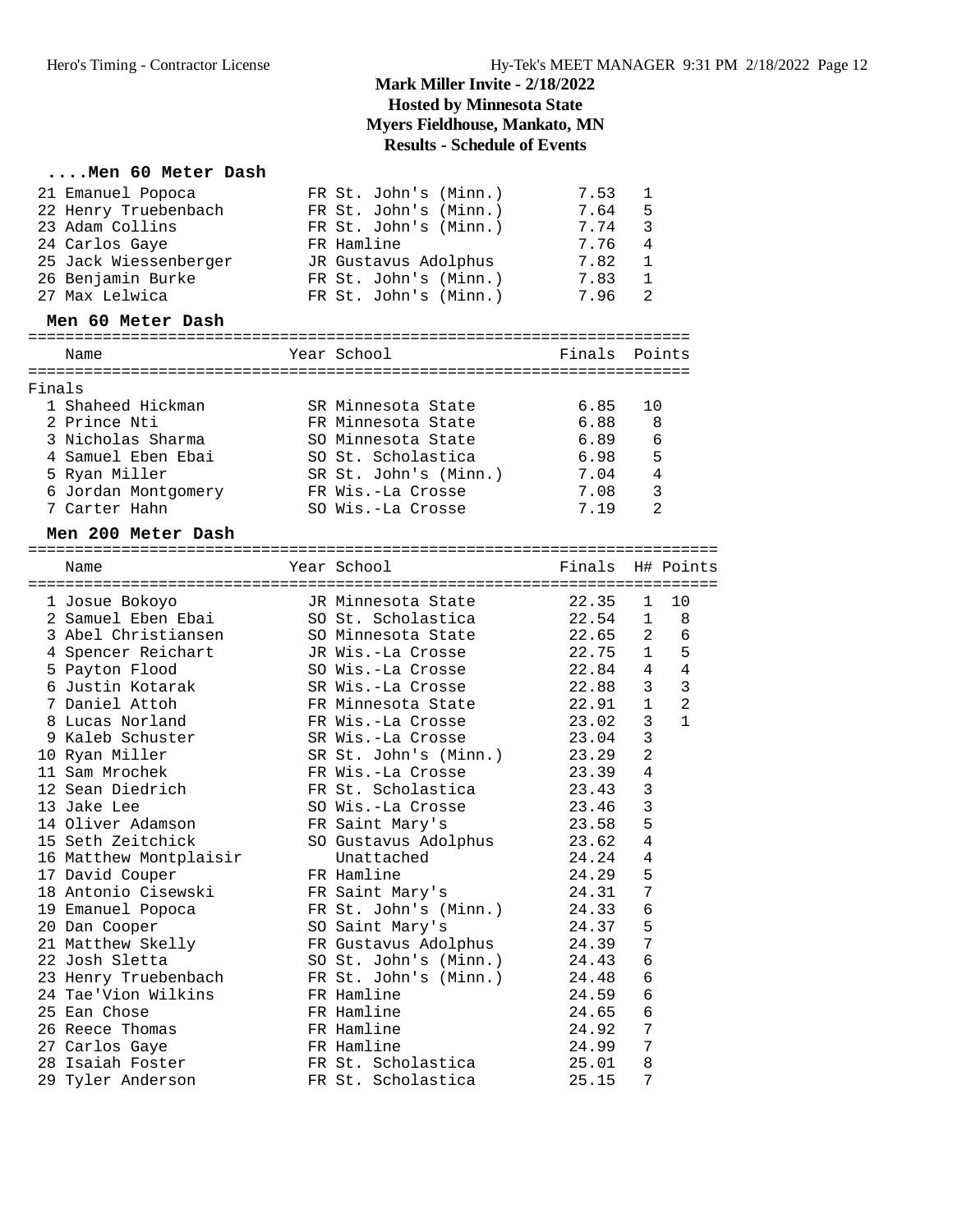#### **....Men 200 Meter Dash**

| 30 Coleton Strupp     | JR Saint Mary's       | 25.24 | - 5 |
|-----------------------|-----------------------|-------|-----|
| 31 Jack Wiessenberger | JR Gustavus Adolphus  | 25.60 | - 8 |
| 32 Jon Morley         | FR St. Scholastica    | 26.04 | - 8 |
| 33 Benjamin Burke     | FR St. John's (Minn.) | 26.12 | -8  |
| 34 Jack McCabe        | JR Gustavus Adolphus  | 26.31 | -8  |

#### **Men 400 Meter Dash**

==========================================================================

| Name                    | Year School             | Finals H# Points |                |                |
|-------------------------|-------------------------|------------------|----------------|----------------|
| 1 Carter Nesvold        | SO Minnesota State      | 49.54            | $\mathbf{1}$   | 10             |
| 2 Caden Pearce          | JR Wis.-La Crosse       | 50.30            | $\mathbf{1}$   | 8              |
| 3 Payton Flood          | SO Wis.-La Crosse       | 50.56            | $\mathbf{1}$   | 6              |
| 4 Josh Phelps           | SR Minnesota State      | 50.98            | $\mathbf{1}$   | 5              |
| 5 JeremiAH Revere       | JR Minnesota State      | 51.08            | 2              | $\overline{4}$ |
| 6 Lucas Norland         | FR Wis.-La Crosse       | 51.20            | $\overline{2}$ | 3              |
| 7 Sam Mrochek           | FR Wis.-La Crosse 51.32 |                  | 2              | $\overline{2}$ |
| 8 Garrett Jackson       | JR Saint Mary's         | 51.64            | 2              | $\mathbf{1}$   |
| 9 Omavi Collison        | JR St. John's (Minn.)   | 51.95            | 3              |                |
| 10 Brady Labine         | JR St. John's (Minn.)   | 52.02            | 2              |                |
| 11 Jorge Hernandez      | FR St. John's (Minn.)   | 52.53            | 3              |                |
| 12 Bridger Rives        | JR Carleton             | 52.58            | 3              |                |
| 13 Quinn Walker         | FR Minnesota State      | 52.80            | 3              |                |
| 14 Yahya Bashir         | FR Gustavus Adolphus    | 53.46            | 4              |                |
| 15 Mack Maroushek       | JR St. John's (Minn.)   | 53.63            | 4              |                |
| 16 Raul Ortiz           | FR Hamline              | 54.53            | 5              |                |
| 17 Pierre Deutschlander | SO St. John's (Minn.)   | 54.54            | 4              |                |
| 18 Sam Schulze          | FR Gustavus Adolphus    | 54.93            | 5              |                |
| 19 Isaiah Foster        | FR St. Scholastica      | 55.06            | 6              |                |
| 20 Grant Baker          | FR Gustavus Adolphus    | 55.56            | 6              |                |
| 21 Tyler Anderson       | FR St. Scholastica      | 55.59            | 5              |                |
| 22 Carson Davis         | FR St. John's (Minn.)   | 55.60            | 6              |                |
| 23 Charles Ellis        | SO St. John's (Minn.)   | 55.98            | 6              |                |
| 24 Jon Morley           | FR St. Scholastica      | 58.29            | 6              |                |

#### **Men 600 Meter Run**

| Name                                                                                                 | Year School                                                                                                                         | Finals Points                                                                                 |
|------------------------------------------------------------------------------------------------------|-------------------------------------------------------------------------------------------------------------------------------------|-----------------------------------------------------------------------------------------------|
| 1 Blake Fuller<br>2 Noah Johnson<br>3 Liam Kennedy<br>4 Agro Gushwa<br>5 Sam Marble<br>6 Jack McCabe | FR Gustavus Adolphus<br>JR Gustavus Adolphus<br>FR Carleton<br>FR Gustavus Adolphus<br>SO Gustavus Adolphus<br>JR Gustavus Adolphus | 1:26.08<br>10<br>8<br>1:27.28<br>1:27.37<br>6<br>5<br>1:28.76<br>4<br>1:29.88<br>3<br>1:37.75 |
| Men 800 Meter Run                                                                                    |                                                                                                                                     |                                                                                               |
| Name                                                                                                 | Year School                                                                                                                         | H# Points<br>Finals                                                                           |
| 1 Tyler Kisting<br>2 Tommy Allen                                                                     | FR Wis.-La Crosse<br>FR St. John's (Minn.)                                                                                          | 1:55.45<br>1:56.42<br>8                                                                       |

 3 Elias Ritzke SO Wis.-La Crosse 1:57.42 1 6 4 Alex Turner FR Wis.-La Crosse 1:57.85 1 5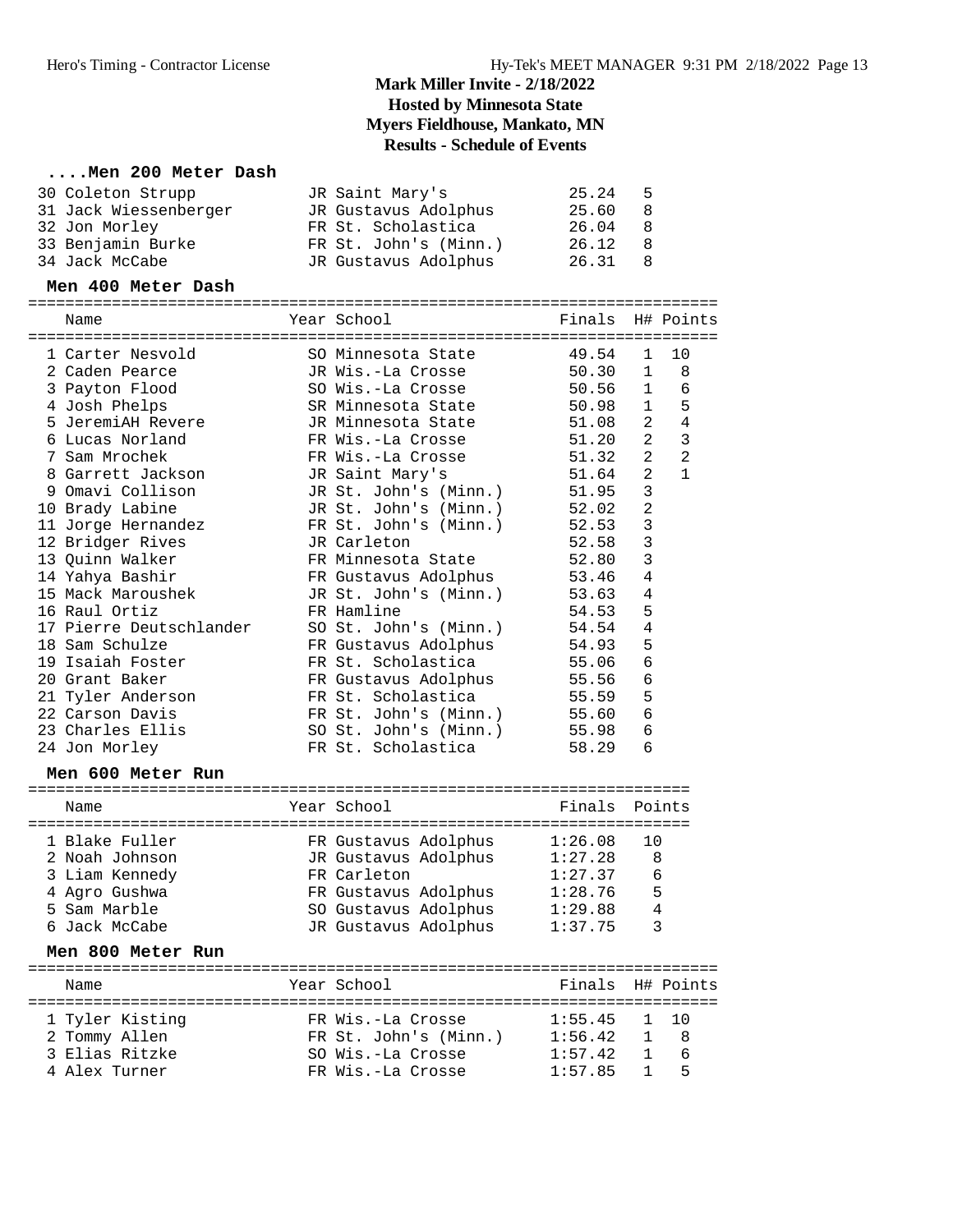# **....Men 800 Meter Run**<br>5 Tyler Smith

|  | 5 Tyler Smith        | FR Gustavus Adolphus            | 1:58.88    | $\mathbf{1}$   | 4              |
|--|----------------------|---------------------------------|------------|----------------|----------------|
|  | 6 Ben Perry          | JR Carleton                     | 1:59.11    | $\mathbf{1}$   | 3              |
|  | 7 Thomas Blumer      | FR Wis.-La Crosse               | 1:59.39    | $\mathbf{1}$   | $\overline{2}$ |
|  | 8 Trent Curry        | FR Wis.-La Crosse               | 1:59.62    | $\mathbf{1}$   | $\mathbf{1}$   |
|  | 9 Chad Franz         | JR Wis.-La Crosse 2:01.57       |            | $\mathbf{1}$   |                |
|  | 10 Derek Douglas     | FR St. Scholastica              | 2:02.27    | $\overline{2}$ |                |
|  | 11 Will Mattock      | SO St. John's $(Minn.)$ 2:02.37 |            | $\overline{2}$ |                |
|  | 12 Nathan Clausing   | SO St. John's (Minn.)           | 2:02.73    | $\overline{2}$ |                |
|  | 13 Riley Berg        | SO St. John's $(Minn.)$ 2:03.61 |            | 3              |                |
|  | 14 Samuel Rengo      | SO St. John's $(Minn.)$ 2:04.16 |            | $\overline{2}$ |                |
|  | 15 Marcus Hansen     | FR Gustavus Adolphus 2:04.93    |            | $\overline{2}$ |                |
|  | 16 Isaiah Brindamour | SO Saint Mary's 2:05.00         |            | $\overline{2}$ |                |
|  | 17 Korrigan Diercks  | FR Gustavus Adolphus 2:05.16    |            | $\overline{2}$ |                |
|  | 18 Corbin Michels    | JR Gustavus Adolphus            | 2:06.62    | 3              |                |
|  | 19 Jackson Thoe      | Unattached                      | 2:06.79    | $\overline{2}$ |                |
|  | 20 Josh Wilson       | JR Gustavus Adolphus            | 2:07.47    | 3              |                |
|  | 21 Michael Kurtz     | FR Hamline                      | 2:07.68    | 3              |                |
|  | 22 Joseph Gathje     | FR St. John's (Minn.)           | 2:08.33    | 3              |                |
|  | 23 Charlie Otto      | JR St. John's (Minn.) 2:09.28   |            | 3              |                |
|  | 24 Carter Jack       | FR Bethany Lutheran 2:11.68     |            | 3              |                |
|  | 25 Chase Bulten      | Unattached                      | 2:12.54    | $\overline{2}$ |                |
|  | 26 Cameron Regan     | JR Hamline                      | 2:28.98    | 3              |                |
|  | 27 Robert Harrison   | FR St. John's (Minn.) 2:29.79   |            | 3              |                |
|  | -- Michael Madoch    | JR Wis.-La Crosse               | <b>DNF</b> | 1              |                |
|  |                      |                                 |            |                |                |

#### **Men 1000 Meter Run**

========================================================================== Finals H# Points

| name                                        | rear scnooi                                 | Finais  |                | H# POINUS      |
|---------------------------------------------|---------------------------------------------|---------|----------------|----------------|
| =========================<br>1 Calvin Boone | =====================<br>FR St. Scholastica | 2:29.53 | $\mathbf{1}$   | 10             |
| 2 Ethan Ash                                 | FR Carleton                                 | 2:31.06 | $\mathbf{1}$   | 8              |
| 3 Leif Larsen                               | FR Minnesota State                          | 2:31.74 | $\mathbf{1}$   | 6              |
| 4 Ben Santos                                | JR Carleton                                 | 2:33.62 | $\mathbf{1}$   | 5              |
| 5 Tucker Wallin                             | SO Gustavus Adolphus                        | 2:36.93 | $\mathfrak{D}$ | 4              |
| 6 Elijah Jones                              | SO Carleton                                 | 2:37.38 | $\mathfrak{D}$ | 3              |
| 7 Jack Degonda                              | JR Gustavus Adolphus                        | 2:37.45 | $\mathbf{1}$   | $\overline{2}$ |
| 8 Josh Meier                                | FR Carleton                                 | 2:38.96 | $\mathfrak{D}$ |                |
| 9 Alistair Pattison                         | FR Carleton                                 | 2:39.34 | $\mathbf{1}$   |                |
| 10 Trevor LaVigne                           | SO Gustavus Adolphus                        | 2:39.79 | 2              |                |
| 11 Jonathan Laughlin                        | JR St. Scholastica                          | 2:39.95 | $\mathbf{1}$   |                |
| 12 Jens Bartel                              | FR Carleton                                 | 2:40.10 | $\overline{2}$ |                |
| 13 Carson Roehl                             | FR Gustavus Adolphus                        | 2:43.10 | $\overline{2}$ |                |
| 14 Henry Hinchcliffe                        | FR Gustavus Adolphus                        | 2:45.77 | $\overline{2}$ |                |
| 15 Justus Fast                              | JR St. John's (Minn.) 2:46.73               |         | $\overline{2}$ |                |
| 16 Zane Michael                             | JR Gustavus Adolphus                        | 2:47.08 | $\overline{2}$ |                |
| Men 1 Mile Run                              |                                             |         |                |                |
|                                             |                                             |         |                |                |

| Name                | Year School        | Finals H# Points |              |            |
|---------------------|--------------------|------------------|--------------|------------|
| 1 Ethan Gregg       | JR Wis.-La Crosse  | $4:17.36$ 1 10   |              |            |
| 2 Isaac Wegner      | JR Wis.-La Crosse  | 4:17.79          |              | 1 R        |
| 3 Jonathan Laughlin | JR St. Scholastica | 4:24.70          |              | $1\quad 6$ |
| 4 Christopher Wolfe | SO Wis.-La Crosse  | 4:24.93          | $\mathbf{1}$ | -5         |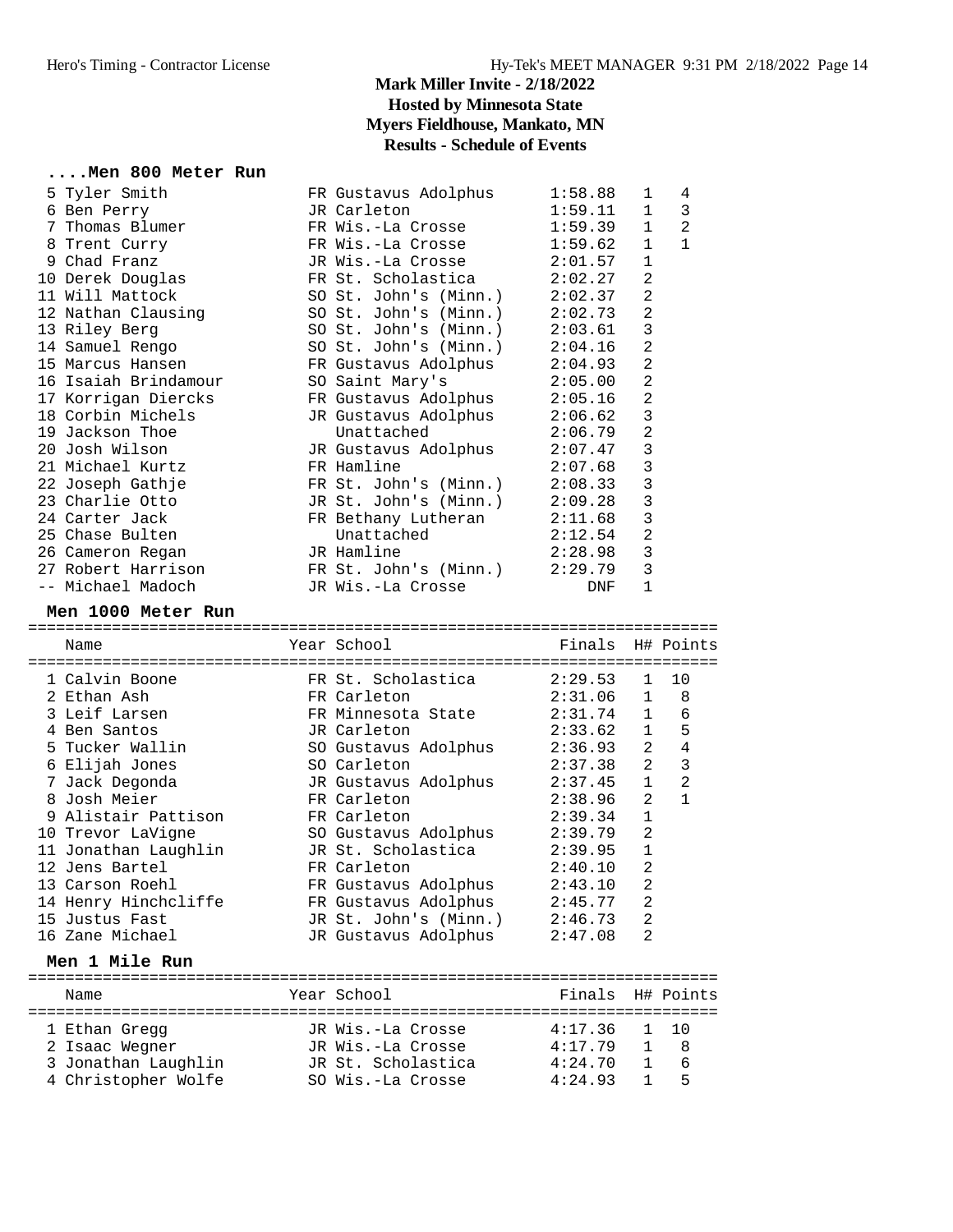#### **....Men 1 Mile Run**

| 5 Tyler Finger        | SR Wis.-Superior                | 4:25.10 | $\mathbf{1}$   | 4            |
|-----------------------|---------------------------------|---------|----------------|--------------|
| 6 Tracy Bye           | FR Wis.-La Crosse 4:25.81       |         | $\mathbf{1}$   | 3            |
| 7 Carter Owen         | FR Minnesota State 4:26.56      |         | $\mathbf{1}$   | 2            |
| 8 Dillon Diekmann     | JR St. John's (Minn.) 4:27.52   |         | $\mathbf{1}$   | $\mathbf{1}$ |
| 9 Ben Stangel         | FR Wis.-La Crosse 4:28.43       |         | $\mathbf{1}$   |              |
| 10 Nathan Meyer       | JR St. John's (Minn.) 4:29.69   |         | $\mathbf{1}$   |              |
| 11 Wyatt Taylor       | JR Unattached 4:29.76           |         | 2              |              |
| 12 Lucas Schnirring   | JR Gustavus Adolphus 4:30.15    |         | $\overline{2}$ |              |
| 13 Nathan Neu         | FR St. Scholastica              | 4:30.80 | $\overline{a}$ |              |
| 14 micah warning      | 7 Unattached 4:31.45            |         | $\overline{a}$ |              |
| 15 Reed Anderson      | JR Wis.-La Crosse 4:35.61       |         | $\mathbf{1}$   |              |
| 16 Matt Payne         | SO Gustavus Adolphus 4:37.25    |         | $\overline{2}$ |              |
| 17 Aidan Thomas       | FR St. John's (Minn.)           | 4:40.11 | $\overline{a}$ |              |
| 18 Ethan Leonard      | FR St. John's $(Minn.)$ 4:40.61 |         | $\overline{a}$ |              |
| 19 Quinn Steinbrecher | SO Saint Mary's 4:43.01         |         | $\overline{a}$ |              |
| 20 Logan McCullough   | FR Gustavus Adolphus 4:43.75    |         | $\overline{2}$ |              |
| 21 Aric Brodie        | JR Hamline                      | 4:44.57 | $\mathbf{1}$   |              |
| 22 joshua koehnen     | FR Unattached 4:48.01           |         | $\overline{a}$ |              |
| 23 Jonah Kalsnes      | FR Gustavus Adolphus 4:48.29    |         | 2              |              |
| 24 Parker Zak         | JR St. John's (Minn.) 4:49.63   |         | $\overline{2}$ |              |
| 25 Jonah Johnson      | FR Gustavus Adolphus 5:01.24    |         | 2              |              |
| 26 Max Vogel          | FR St. John's (Minn.) 5:07.09   |         | $\overline{a}$ |              |
| 27 Josh Anderson      | FR St. John's $(Minn.)$ 5:09.48 |         | $\overline{2}$ |              |
| -- Liam Sheeley       | FR St. John's (Minn.)           | DNF     | 2              |              |
|                       |                                 |         |                |              |

#### **Men 3000 Meter Run**

========================================================================== Name The School Team School (Finals H# Points ==========================================================================

| 1 Adam Loenser                       | FR Wis.-La Crosse 8:38.07     |          | $\mathbf{1}$   | 10             |
|--------------------------------------|-------------------------------|----------|----------------|----------------|
| 2 Parker Huhn                        | SO Wis.-La Crosse 8:39.39     |          | $\mathbf{1}$   | 8              |
| 3 Derrick Moe                        | SR Wis.-Superior 8:39.53 1    |          |                | 6              |
| 4 Zach Slevin                        | SO Wis.-La Crosse 8:40.08     |          | $\mathbf{1}$   | 5              |
| 5 Ray Ure                            | FR Minnesota State 8:41.84    |          | $\mathbf{1}$   | 4              |
| 6 Ethan Thompson                     | SR Wis.-La Crosse 8:44.98     |          | $\mathbf{1}$   | 3              |
| 7 Corey Fairchild                    | SO Wis.-La Crosse 8:52.11     |          | $\mathbf{1}$   | $\overline{2}$ |
| 8 Jacob Bennett                      | FR Minnesota State 8:57.20    |          | $\mathbf{1}$   | $\mathbf{1}$   |
| 9 Alex Strojny                       | JR Wis.-La Crosse 8:58.41     |          | $\mathbf{1}$   |                |
|                                      | FR St. John's (Minn.) 8:59.83 |          | $\mathbf{1}$   |                |
| 10 Eamon Cavanaugh<br>11 Austin True | SO Unattached 9:01.76         |          | $\mathbf{1}$   |                |
| 12 Adam Bohm                         | FR Minnesota State 9:04.27    |          | $\mathbf{1}$   |                |
| 13 Nikolai Schmanski                 | FR Minnesota State 9:08.86    |          | 2              |                |
| 14 Luke Chaffin                      | FR Unattached                 | 9:10.92  | $\overline{2}$ |                |
| 15 Finn Gessner                      | SO Minnesota State 9:10.99    |          | $\overline{2}$ |                |
| 16 William Valentin                  | JR Minnesota State 9:13.92    |          | $\mathbf{1}$   |                |
| 17 Travis Miller                     | Unattached                    | 9:21.84  | $\overline{2}$ |                |
| 18 Denzel Bailey                     | SO Unattached 9:25.12         |          | $\overline{2}$ |                |
| 19 Dylan Bartness                    | FR St. John's (Minn.) 9:34.05 |          | $\overline{2}$ |                |
| 20 Maquanet Collins                  | Unattached 9:36.19            |          | $\overline{2}$ |                |
| 21 Maxwell Krause                    | JR St. John's (Minn.) 9:36.69 |          | $\overline{a}$ |                |
| 22 Caleb Smith                       | Unattached                    | 9:37.11  | $\overline{2}$ |                |
| 23 William Saari                     | FR Hamline                    | 9:38.17  | $\overline{2}$ |                |
| 24 Caden Speikers                    | Unattached                    | 9:54.37  | $\overline{2}$ |                |
| 25 Alex Skinner                      | FR St. John's (Minn.)         | 10:39.37 | $\overline{2}$ |                |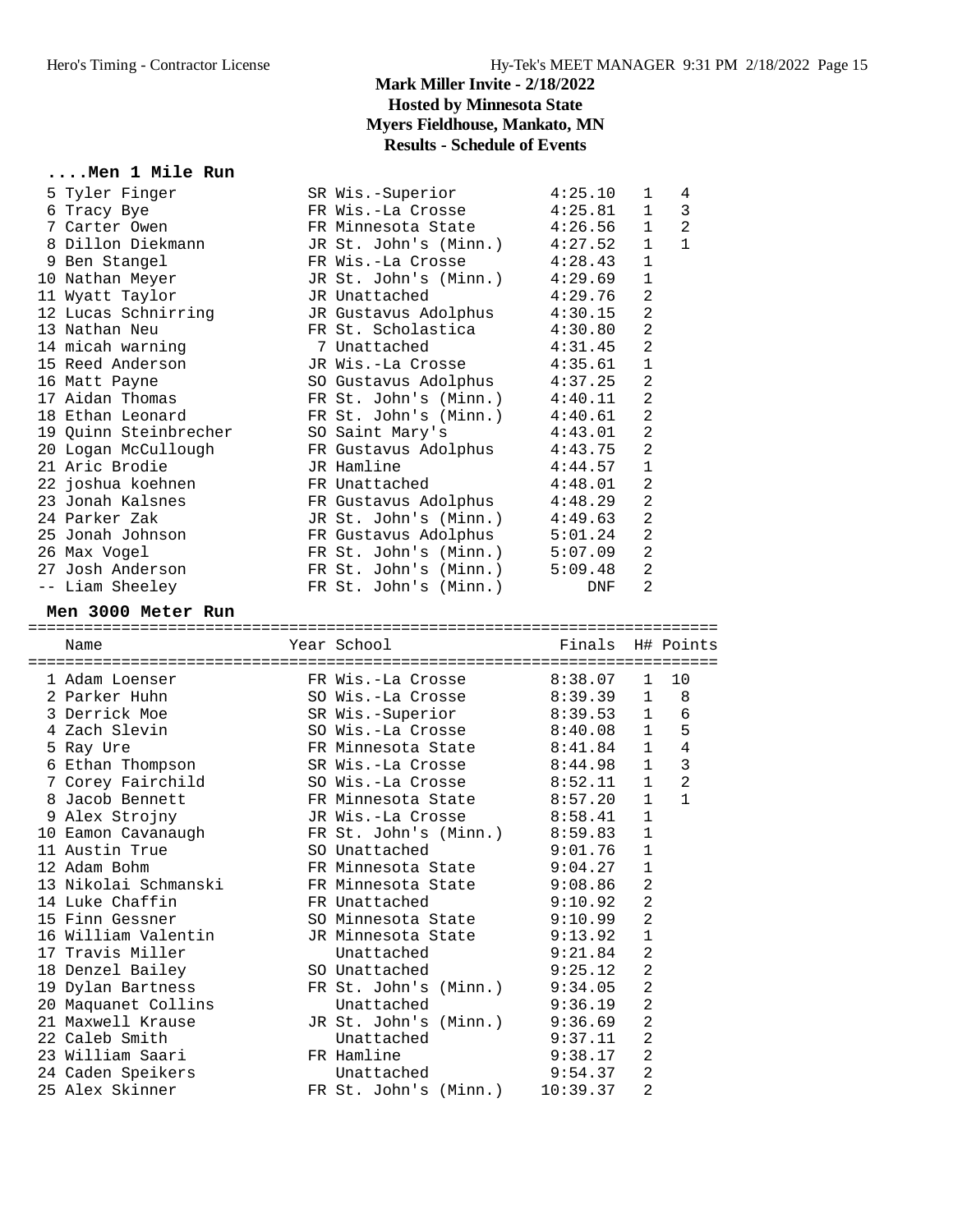|        | Men 3000 Meter Run<br>-- Chase Bulten           | Unattached                              | DNF                      | 2              |              |
|--------|-------------------------------------------------|-----------------------------------------|--------------------------|----------------|--------------|
|        | Men 60 Meter Hurdles                            |                                         |                          |                |              |
|        | Name                                            | Year School                             | Prelims                  | H#             |              |
|        | Preliminaries                                   |                                         |                          |                |              |
|        | 1 Kornelius Klah                                | SR Minnesota State                      | 8.060                    | 1              |              |
|        | 2 Nick Durnin                                   | SR Minnesota State                      | 8.170                    |                | 2 8.164      |
|        | 3 Justus Adams                                  | JR Minnesota State                      | 8.17Q                    |                | 1 8.163      |
|        | 4 Carson Reilly                                 | SO Wis.-La Crosse                       | 8.350                    | 2              |              |
|        | 5 Abel Christiansen                             | SO Minnesota State                      | 8.44q                    | 1              |              |
|        | 6 Jared Stanke                                  | SO St. John's (Minn.)                   | 8.77q                    | 1              |              |
|        | 7 Zach Angstman<br>8 Justus White               | JR Hamline<br>SO St. John's (Minn.)     | 8.97q<br>$9.03q$ 2 9.023 | 1              |              |
|        | 9 D'Monte Blanks                                | SO Minnesota State                      | 9.03                     |                | 2 9.024      |
|        | 10 Tyler Denes                                  | FR Minnesota State                      | 9.25                     | 1              |              |
|        | 11 Carter Kienholz                              | FR Hamline                              | 10.18                    | 2              |              |
|        | 12 Josh Thomsen                                 | FR Hamline                              | 18.35                    | 2              |              |
|        | Men 60 Meter Hurdles                            |                                         |                          |                |              |
|        |                                                 |                                         |                          |                |              |
|        | Name                                            | Year School                             | Finals                   |                | Points       |
| Finals |                                                 |                                         |                          |                |              |
|        | 1 Kornelius Klah                                | SR Minnesota State                      | 7.96                     | 10             |              |
|        | 2 Justus Adams                                  | JR Minnesota State                      | 8.18                     | 8              |              |
|        | 3 Abel Christiansen                             | SO Minnesota State                      | 8.19                     | 6              |              |
|        | 4 Nick Durnin                                   | SR Minnesota State                      | 8.20                     | 5              |              |
|        | 5 Carson Reilly                                 | SO Wis.-La Crosse                       | 8.27                     |                | 4            |
|        | 6 Jared Stanke                                  | SO St. John's (Minn.)                   | 8.81                     | 3              |              |
|        | 7 Justus White                                  | SO St. John's (Minn.)                   | 8.84                     | $\overline{2}$ |              |
|        | 8 Zach Angstman                                 | JR Hamline                              | 9.72                     |                | $\mathbf{1}$ |
|        | Men 4x400 Meter Relay                           |                                         |                          |                |              |
|        | School                                          |                                         | Finals                   |                | H# Points    |
|        | 1 Minnesota State<br>" A '                      |                                         | 3:18.69                  | $\mathbf{1}$   | 10           |
|        | 1) Kornelius Klah SR                            | 2) Max DePrenger SO                     |                          |                |              |
|        | 3) Kenry Atubel JR                              | 4) Tanner Maier SO                      |                          |                |              |
|        | 2 Wis.-La Crosse 'A'                            |                                         | 3:38.75                  | $\mathbf 1$    | 8            |
|        | 1) Tracy Bye FR                                 | 2) Alex Turner FR                       |                          |                |              |
|        | 3) Ben Stangel FR                               | 4) Trent Curry FR                       |                          |                |              |
|        | 3 Saint Mary's (Minn.) 'A'                      |                                         | 3:39.00                  | 2              | 6            |
|        | 1) Oliver Adamson FR                            | 2) Isaiah Brindamour SO                 |                          |                |              |
|        | 3) Chris Bulwa FR                               | 4) Brady Johnson FR                     |                          |                |              |
|        | 4 Gustavus Adolphus<br>'A'<br>1) Jack Marble SO |                                         | 3:44.17                  | 1              | 5            |
|        | 3) Korrigan Diercks FR                          | 2) Nick Olfert SO<br>4) Noah Johnson JR |                          |                |              |
|        | 5 Hamline 'A'                                   |                                         | 3:48.68                  | 1              | 4            |
|        | 1) Josh Thomsen FR                              | 2) Raul Ortiz FR                        |                          |                |              |
|        | 3) Carter Kienholz FR                           | 4) Christian Velishek SR                |                          |                |              |
|        | -- Hamline<br>'B'                               |                                         | DNF                      | 2              |              |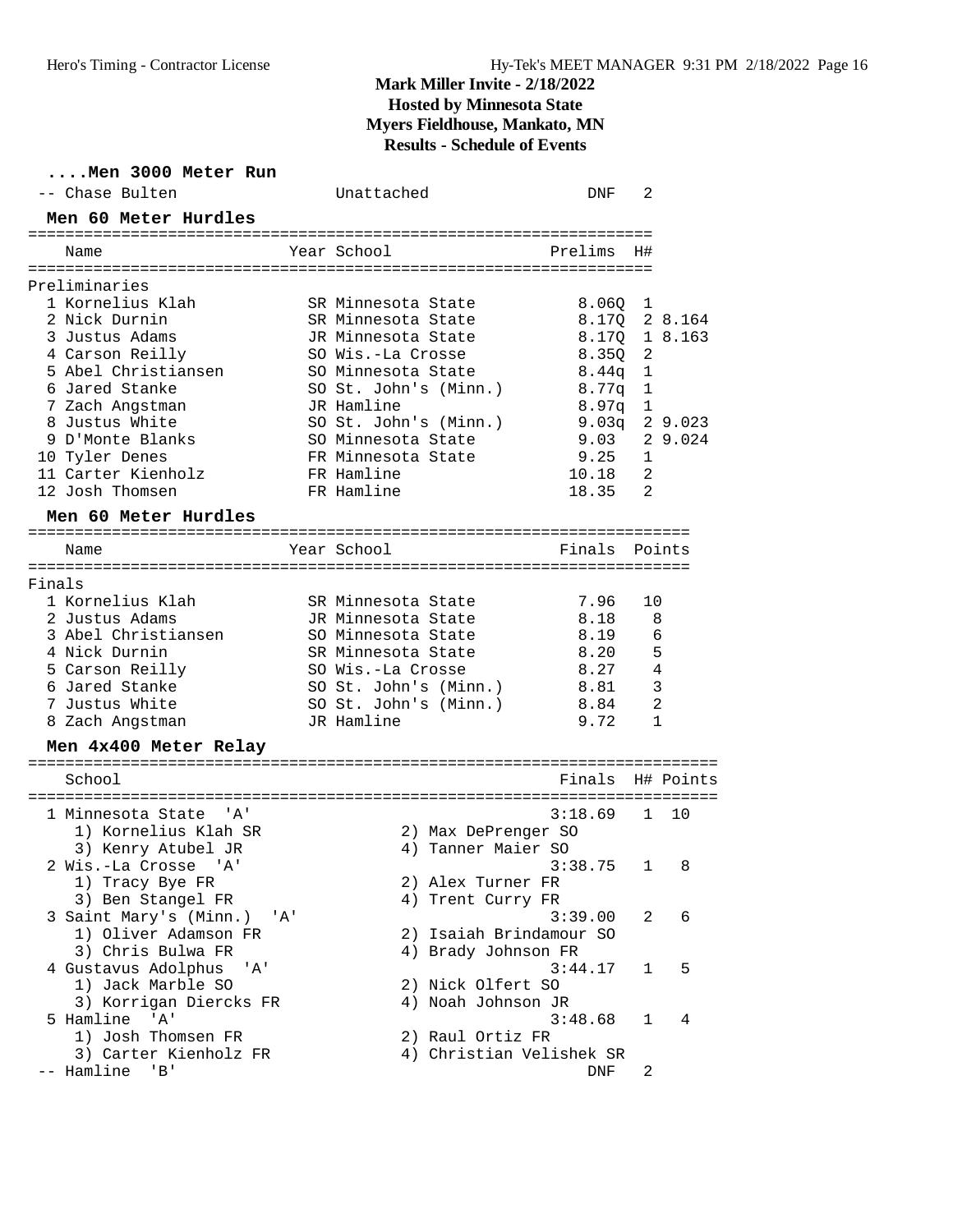#### **....Men 4x400 Meter Relay**

- 3) Michael Kurtz FR
- 2) Aric Brodie JR<br>4) Ean Chose FR

#### **Men High Jump**

| Name                                                                                                                                                    | Year School Finals                    |                   | Points                   |
|---------------------------------------------------------------------------------------------------------------------------------------------------------|---------------------------------------|-------------------|--------------------------|
| 1 Maguire Petersen SO St. John's (Minn.) 2.01m 6-07.00 10<br>1.66 1.71 1.76 1.81 1.86 1.91 1.96 2.01 2.05<br>--- --- --- 0 0 0 0 0 XXX                  |                                       |                   |                          |
| 2 Alec Ungar<br>1.66 1.71 1.76 1.81 1.86 1.91 1.96 2.01<br>--- --- 0 0 0 0 0 XXX                                                                        | FR St. John's (Minn.) 1.96m 6-05.00 7 |                   |                          |
| 2 Aiden Buendorf 6-05.00 FR Minnesota State 1.96m 6-05.00<br>1.66 1.71 1.76 1.81 1.86 1.91 1.96 2.01<br>--- --- --- 0 0 0 0 XXX                         |                                       |                   | 7                        |
| 4 Jacob Ziebarth<br>1.66 1.71 1.76 1.81 1.86 1.91 1.96<br>--- --- --- --- XO XO XXX                                                                     | FR Minnesota State 1.91m 6-03.25 4.50 |                   |                          |
| 4 Trey Krannich SO Minnesota State 1.91m 6-03.25 4.50<br>1.66 1.71 1.76 1.81 1.86 1.91 1.96<br>--- --- --- 0 XO XO XXX                                  |                                       |                   |                          |
| 6 Nick Durnin<br>1.66 1.71 1.76 1.81 1.86 1.91                                                                                                          | SR Minnesota State 1.86m 6-01.25      |                   | 2.50                     |
| $\begin{matrix} 0 & 0 & 0 & 0 & 0 & \text{XXX} \end{matrix}$<br>6 Christian Velishek SR Hamline<br>1.66 1.71 1.76 1.81 1.86 1.91<br>--- --- --- 0 0 XXX |                                       |                   | 1.86m 6-01.25 2.50       |
| 8 Sam Rademacher<br>1.66 1.71 1.76 1.81 1.86<br>--- --- 0 0 XXX                                                                                         | JR St. John's (Minn.) 1.81m 5-11.25   |                   | 0.50                     |
| 8 Nolan Seaberg TR Wis.-La Crosse<br>1.66 1.71 1.76 1.81 1.86<br>$---$ 0 0 0 XXX                                                                        |                                       |                   | $1.81m$ $5-11.25$ $0.50$ |
| 10 Jonah Friedrichsen SO Unattached<br>1.66 1.71 1.76 1.81 1.86<br>O O O XO XXX                                                                         |                                       | $1.81m$ $5-11.25$ |                          |
| 11 Justus White SO St. John's (Minn.) 1.76m 5-09.25<br>1.66 1.71 1.76 1.81<br>$---$ 0 0 XXX                                                             |                                       |                   |                          |
| 12 Danny Bies<br>1.66 1.71 1.76 1.81<br>--- --- XXO XXX                                                                                                 | FR Gustavus Adolphus 1.76m            |                   | $5 - 09.25$              |
| 13 Logan Sullivan Mark R Gustavus Adolphus 1.71m 5-07.25<br>1.66 1.71 1.76                                                                              |                                       |                   |                          |
| 0 0 XXX<br>-- Deveyonn Brown               SR Minnesota State<br>1.66 1.71 1.76 1.81 1.86 1.91 1.96 2.01<br>--- --- --- --- --- --- --- XXX             |                                       | NH                |                          |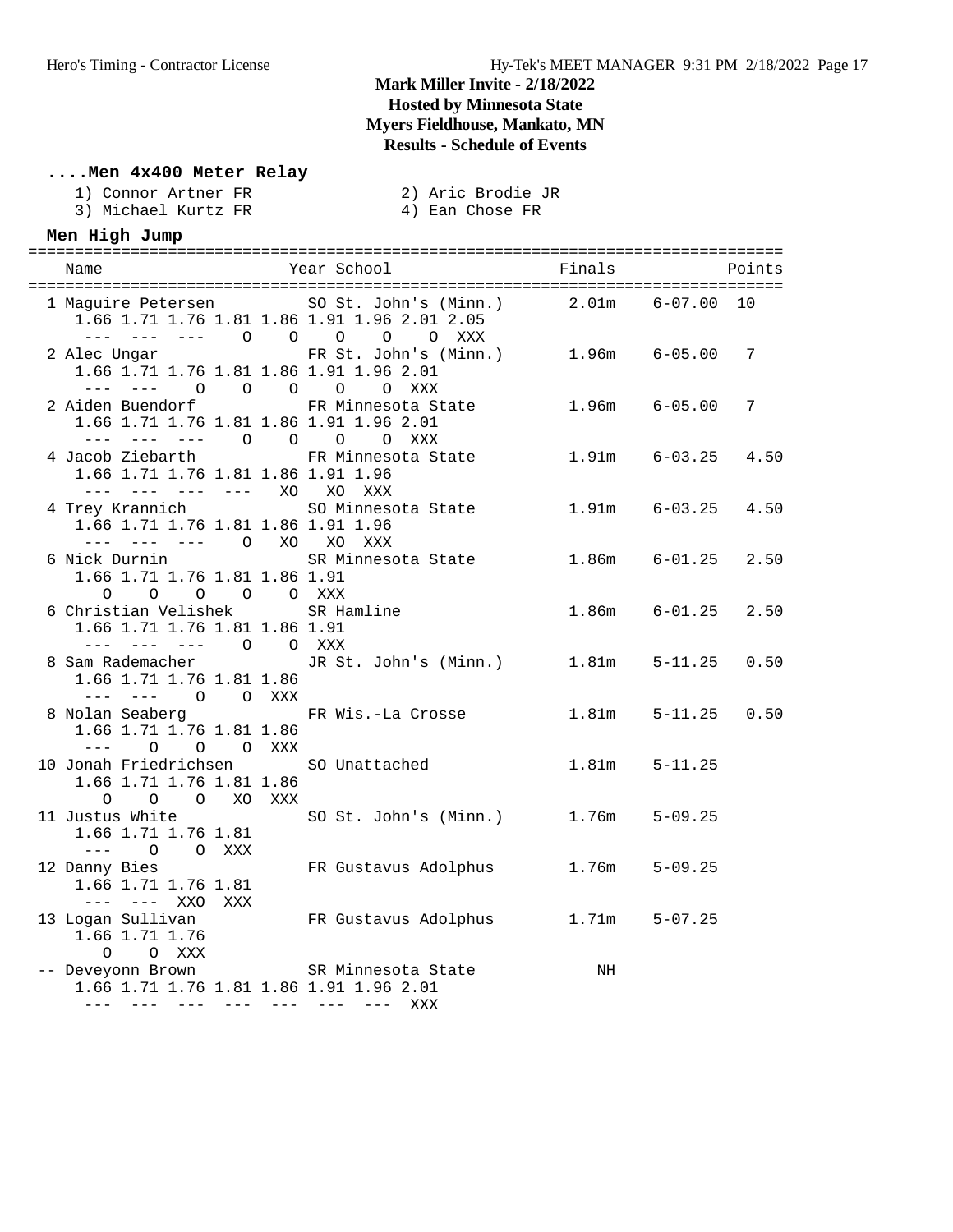#### **Men Pole Vault**

| Name                                                            | <b>Example 2</b> Year School <b>Example 2 Service School</b> Points                                                                                           |                    |             |
|-----------------------------------------------------------------|---------------------------------------------------------------------------------------------------------------------------------------------------------------|--------------------|-------------|
|                                                                 | 1 Carson Dittel 5.08m 16-08.00<br>3.48 3.63 3.78 3.93 4.08 4.23 4.38 4.53 4.68 4.78 4.88 5.03 5.08 5.13<br>--- --- --- --- --- --- --- --- XXO 0 XXO 0 XO XXX |                    | 10          |
|                                                                 | 2 Logan Larson             JR Wis.-La Crosse           4.78m   15-08.25<br>3.48 3.63 3.78 3.93 4.08 4.23 4.38 4.53 4.68 4.78 4.88                             |                    | 8           |
|                                                                 | 3 Thomas Lindsey FR Minnesota State 4.68m 15-04.25<br>3.48 3.63 3.78 3.93 4.08 4.23 4.38 4.53 4.68 4.78<br>--- --- --- --- --- --- --- XO O XXX               |                    | 6           |
|                                                                 | 4 Tommy Knoche SR Wis.-La Crosse<br>3.48 3.63 3.78 3.93 4.08 4.23 4.38 4.53 4.68 4.78<br>--- --- --- --- --- --- --- --- XO XXX                               | $4.68m$ $15-04.25$ | 5           |
|                                                                 | 5 Jonathon Zell FR Wis.-La Crosse<br>3.48 3.63 3.78 3.93 4.08 4.23 4.38 4.53 4.68<br>--- --- --- --- --- XO O O XXX                                           | $4.53m$ $14-10.25$ | 4           |
|                                                                 | 6 Shawn Schindler JR St. John's (Minn.) 4.53m 14-10.25<br>3.48 3.63 3.78 3.93 4.08 4.23 4.38 4.53 4.68<br>--- --- --- --- --- --- xx0 xx0 xxx                 |                    | 3           |
|                                                                 | 7 Aidan Gatz                         FR Saint Mary's<br>3.48 3.63 3.78 3.93 4.08 4.23 4.38 4.53<br>--- --- --- --- --- 0 0 XXX                                | $4.38m$ $14-04.50$ | 1           |
|                                                                 | 7 Alex Berg 61 FR Minnesota State 4.38m 14-04.50<br>3.48 3.63 3.78 3.93 4.08 4.23 4.38 4.53<br>--- --- --- --- --- --- 0 XXX                                  |                    | 1           |
|                                                                 | 7 Austin Frank FR Minnesota State 4.38m 14-04.50<br>3.48 3.63 3.78 3.93 4.08 4.23 4.38 4.53<br>$-- -- -- -- -- 0$ XXX                                         |                    | $\mathbf 1$ |
|                                                                 | 10 Coleton Strupp TR Saint Mary's<br>3.48 3.63 3.78 3.93 4.08 4.23 4.38 4.53<br>--- --- --- --- --- XXO O XXX                                                 | $4.38m$ $14-04.50$ |             |
|                                                                 | 10 Joseph Charbonneau FR St. John's (Minn.) 4.38m 14-04.50<br>3.48 3.63 3.78 3.93 4.08 4.23 4.38 4.53<br>--- --- --- --- XO XO O XXX                          |                    |             |
| 3.48 3.63 3.78 3.93 4.08 4.23 4.38<br>--- --- --- --- O XXO XXX | 12 Joseph Stauffer So St. John's (Minn.) 4.23m 13-10.50                                                                                                       |                    |             |
| 3.48 3.63 3.78 3.93 4.08 4.23 4.38<br>--- --- 0 0 0 XXO XXX     | 12 Tyler Denes FR Minnesota State 4.23m 13-10.50                                                                                                              |                    |             |
| 3.48 3.63 3.78 3.93 4.08 4.23 4.38<br>--- --- 0 XO 0 XXO XXX    | 14 Joseph Jensen Marketter Brand FR Wis.-La Crosse 3.23m 13-10.50                                                                                             |                    |             |
| 3.48 3.63 3.78 3.93 4.08<br>--- 0 0 0 XXX                       | 15 Daniel Eickhoff FR St. John's (Minn.) 3.93m 12-10.75                                                                                                       |                    |             |
| 16 Max Doom<br>3.48 3.63 3.78 3.93 4.08<br>--- 0 0 XXO XXX      | FR St. John's (Minn.)                                                                                                                                         | $3.93m$ $12-10.75$ |             |
| 17 Blake Johnson<br>3.48 3.63 3.78 3.93<br>XXO O O XXX          | FR Hamline                                                                                                                                                    | $3.78m$ $12-04.75$ |             |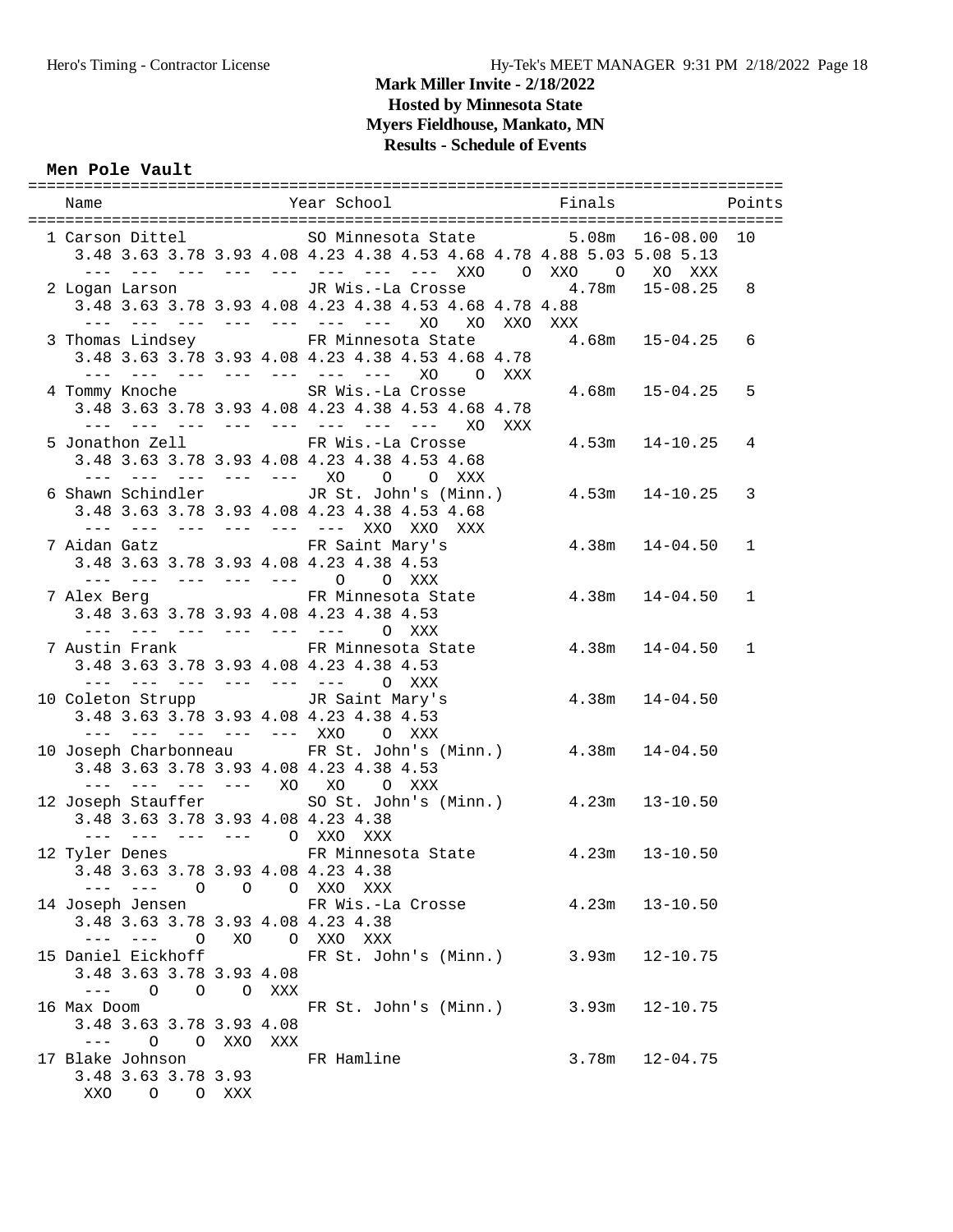| Men Pole Vault                                                  |                                      |                    |
|-----------------------------------------------------------------|--------------------------------------|--------------------|
| 18 Erik Walker<br>3.48 3.63 3.78 3.93                           | FR Gustavus Adolphus 3.78m 12-04.75  |                    |
| O OXXOXXX<br>19 Nick Durnin<br>3.48 3.63 3.78                   | SR Minnesota State                   | $3.63m$ $11-10.75$ |
| O XO XXX<br>20 Aiden Mikla<br>3.48 3.63                         | FR Gustavus Adolphus 3.48m 11-05.00  |                    |
| O XXX<br>21 Andrew Adams<br>3.48 3.63                           | FR St. John's (Minn.) 3.48m 11-05.00 |                    |
| XXO XXX<br>-- Logan Marzinske<br>3.48                           | FR Gustavus Adolphus                 | NH                 |
| XXX<br>-- Matthew Stack<br>3.48 3.63 3.78                       | SR Saint Mary's                      | NH                 |
| --- --- XXX<br>-- Josh Lynch<br>3.48 3.63 3.78 3.93 4.08        | FR Hamline                           | NH                 |
| ——— ——— ——— XXX<br>-- Carter Kienholz FR Hamline<br>3.48<br>XXX |                                      | NH                 |

**Men Long Jump**

| Year School Finals Finals H# Points<br>Name                                                                                               |                      |                |
|-------------------------------------------------------------------------------------------------------------------------------------------|----------------------|----------------|
|                                                                                                                                           |                      |                |
| 1 Sam Blaskowski KR Wis.-La Crosse 3 7.37m 24-02.25 3 10<br>FOUL 7.37m FOUL PASS PASS PASS                                                |                      |                |
| 2 Caleb Kath                 SR Minnesota State           7.11m   23-04.00   3                                                            |                      | $\mathsf{R}$   |
| 7.09m FOUL FOUL 7.08m 6.96m 7.11m                                                                                                         |                      |                |
| 3 Christian Velishek SR Hamline 6.83m 22-05.00 3                                                                                          |                      | 6              |
| $6.45$ m $6.56$ m $6.62$ m $6.34$ m $6.70$ m $6.83$ m                                                                                     |                      |                |
| 4 William Cady SO Wis.-La Crosse 6.80m 22-03.75 3                                                                                         |                      | 5              |
| 6.57m FOUL FOUL FOUL 6.80m 6.68m                                                                                                          |                      |                |
| 5 Aiden Buendorf 6.77m 22-02.50 1                                                                                                         |                      | $\overline{4}$ |
| FOUL 6.64m 6.66m 6.55m 6.77m 6.42m                                                                                                        |                      |                |
| 6 Alec Ungar TR St. John's (Minn.) 6.69m 21-11.50 2                                                                                       |                      | 3              |
| $6.04m$ 6.48m 6.67m 6.69m 6.67m 6.53m                                                                                                     |                      |                |
| 7 Elijah Calderon-Pitchfor Unattached                                                                                                     | $6.67m$ $21-10.75$ 3 | $\mathfrak{D}$ |
| 6.67m 6.64m PASS PASS PASS PASS                                                                                                           |                      |                |
| 8 Andrew Hermes SO Wis.-La Crosse 6.67m 21-10.75 3 1                                                                                      |                      |                |
| 6.53m FOUL FOUL 6.35m 6.67m 6.55m                                                                                                         |                      |                |
| 9 Nick Crary                         JR Wis.-La Crosse               6.65m   21-10.00   2<br>6.41m   6.19m   6.49m   6.56m   6.65m   FOUL |                      |                |
|                                                                                                                                           |                      |                |
| 10 Takudzwa Mangwiro Mattached                                                                                                            | $6.48m$ $21-03.25$ 3 |                |
| FOUL FOUL 6.48m                                                                                                                           |                      |                |
| 11 Chase Roehl               JR Wis.-La Crosse           6.44m   21-01.50   3                                                             |                      |                |
| FOUL 6.44m FOUL                                                                                                                           |                      |                |
| 12 Richard Brown Contract Unattached<br>$6.41m$ $21-00.50$ 1                                                                              |                      |                |
|                                                                                                                                           |                      |                |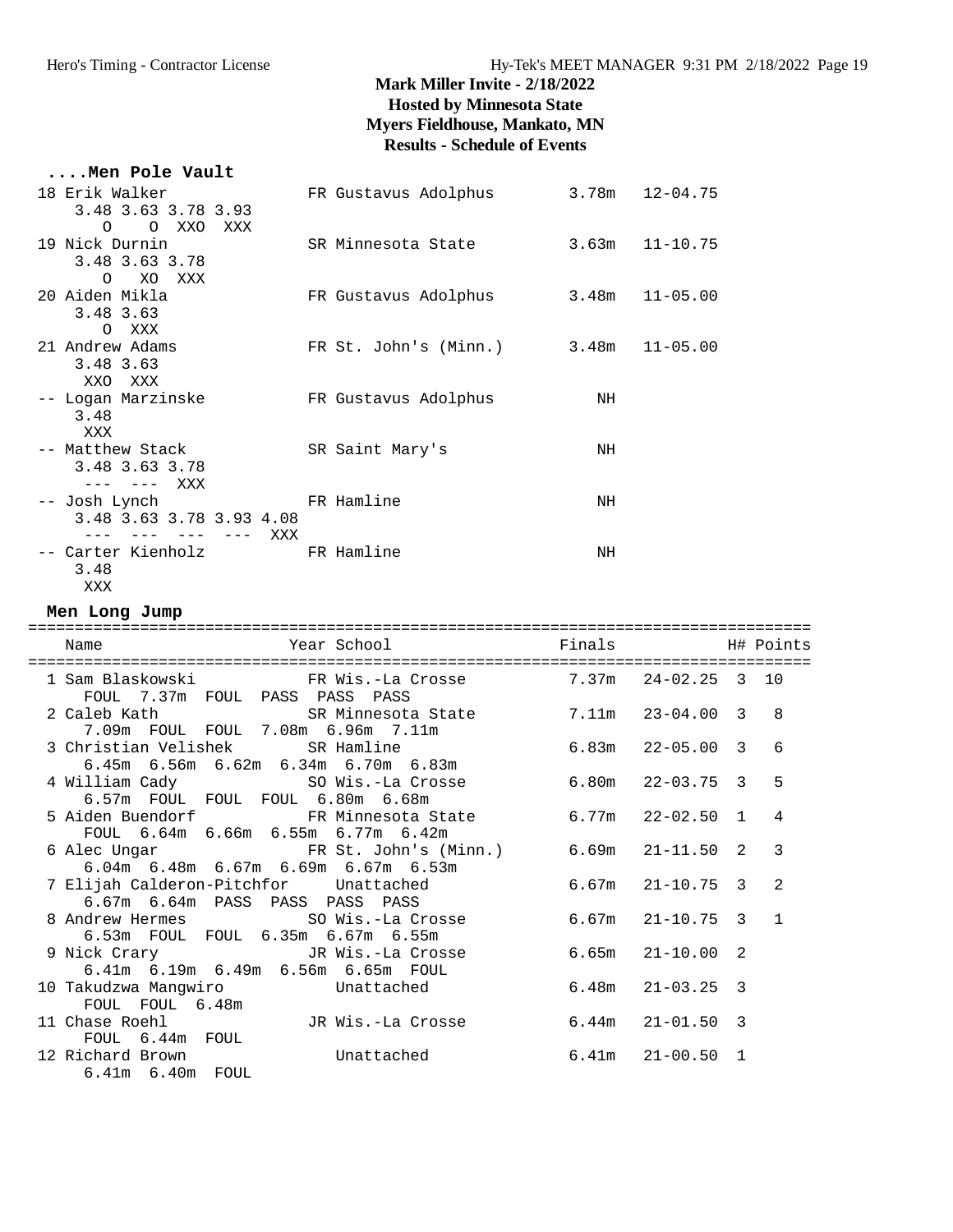| Men Long Jump                                                    |                             |       |              |                |
|------------------------------------------------------------------|-----------------------------|-------|--------------|----------------|
| 13 Anthony Thurk<br>6.10m  6.28m  FOUL                           | FR St. John's (Minn.) 6.28m |       | $20 - 07.25$ | 2              |
| 14 Antonio Cisewski                                              | FR Saint Mary's             | 6.22m | $20 - 05.00$ | 2              |
| 6.03m 6.19m 6.22m<br>15 Michael Wallace                          | JR St. John's (Minn.)       | 6.19m | $20 - 03.75$ | 2              |
| FOUL FOUL 6.19m<br>16 Thomas Amberg                              | JR Hamline                  | 6.15m | $20 - 02.25$ | 2              |
| FOUL FOUL 6.15m                                                  |                             |       |              |                |
| 17 Andrew Martin<br>FOUL 6.14m 5.84m                             | JR Saint Mary's             | 6.14m | $20 - 01.75$ | 1              |
| 18 Travis Sykes                                                  | FR Wis.-La Crosse           | 6.10m | $20 - 00.25$ | $\overline{2}$ |
| 6.10m 5.88m 5.80m<br>19 Matthew Montplaisir<br>6.08m 5.44m 6.07m | Unattached                  | 6.08m | 19-11.50     | 2              |
| 20 Chris Bulwa<br>FOUL FOUL 6.08m                                | FR Saint Mary's             | 6.08m | $19 - 11.50$ | 1              |
| 21 Isaiah Subah<br>5.79m 5.98m FOUL                              | FR Gustavus Adolphus        | 5.98m | $19 - 07.50$ | 3              |
| 22 Weston Stroschein<br>5.76m 5.88m 5.82m                        | FR St. Scholastica          | 5.88m | $19 - 03.50$ | 2              |
| 23 Dan Cooper<br>FOUL 5.57m 5.77m                                | SO Saint Mary's             | 5.77m | $18 - 11.25$ | 2              |
| 24 Simon Sotiropoulos<br>FOUL 5.73m 5.40m                        | FR St. Scholastica          | 5.73m | $18 - 09.75$ | $\mathbf{1}$   |
| 25 Sam Schulze<br>5.58m 5.37m 5.24m                              | FR Gustavus Adolphus        | 5.58m | $18 - 03.75$ | 1              |
| 26 Max Lelwica<br>$5.55m$ $5.45m$<br>FOUL                        | FR St. John's (Minn.)       | 5.55m | $18 - 02.50$ | $\mathbf{1}$   |
| 27 Cade Wallin<br>5.41m 5.48m 5.02m                              | FR Gustavus Adolphus        | 5.48m | $17 - 11.75$ | 1              |
| 28 Logan Hennen<br>5.38m 5.08m<br>5.31m                          | FR St. John's (Minn.)       | 5.38m | $17 - 08.00$ | $\mathbf{1}$   |
| 29 Nathan Le<br>5.29m<br>FOUL 5.34m                              | FR Gustavus Adolphus        | 5.34m | $17 - 06.25$ | 2              |
| 30 Nolan Seaberg<br>4.21m FOUL FOUL                              | FR Wis.-La Crosse           | 4.21m | $13 - 09.75$ | 3              |
| -- Brady Johnson<br>FOUL FOUL FOUL                               | FR Saint Mary's             | FOUL  |              | 1              |
| -- Charlie Frenzel<br>FOUL FOUL<br>FOUL                          | FR Saint Mary's             | FOUL  |              | 1              |

#### **Men Triple Jump**

| Year School<br>Name                                                             | Finals | H# Points           |
|---------------------------------------------------------------------------------|--------|---------------------|
| 1 Michael Wallace TR St. John's (Minn.)<br>FOUL 13.94m FOUL 13.51m 14.15m FOUL  | 14.15m | 46-05.25 2 10       |
| 2 William Cady<br>SO Wis.-La Crosse<br>13.25m 12.98m PASS PASS 13.85m 14.03m    | 14.03m | $46 - 00.50$ 2 8    |
| 3 Chase Roehl<br>JR Wis.-La Crosse<br>13.28m PASS 13.47m 13.46m PASS 11.83m     | 13.47m | 44-02.50 2<br>- 6   |
| 4 Stephen Ayobamidele SO Minnesota State<br>PASS 13.37m FOUL PASS FOUL<br>FOUL. | 13.37m | $43 - 10.50$ 1<br>5 |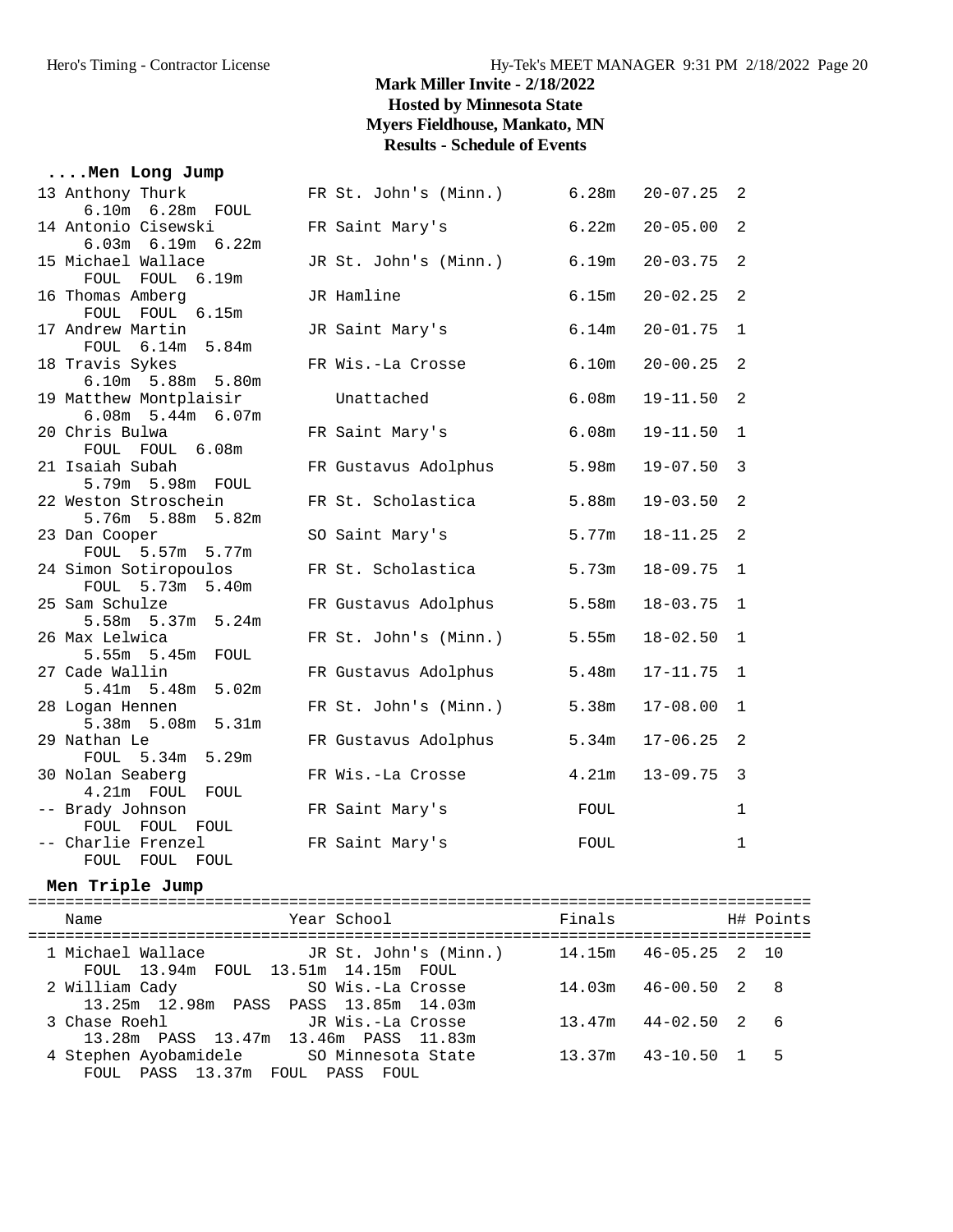## **....Men Triple Jump**

| 5 Joyce Kambama and the state of the state of the state of the state of the state of the state of the state of | Unattached                                                 | 13.28m  43-07.00  2  4  |  |
|----------------------------------------------------------------------------------------------------------------|------------------------------------------------------------|-------------------------|--|
| 12.60m 13.28m 13.01m FOUL 13.13m 13.00m                                                                        |                                                            |                         |  |
| 6 Anthony Thurk FR St. John's (Minn.) 13.18m 43-03.00 1 3                                                      |                                                            |                         |  |
| 12.52m  12.53m  11.75m  13.18m  12.66m  12.66m                                                                 |                                                            |                         |  |
| 7 Thomas Amberg                                                                                                | JR Hamline <b>Sandware Started Started Started Started</b> | $12.95m$ $42-06.00$ 1 2 |  |
| 12.72m  12.26m  12.65m  FOUL  FOUL  12.95m                                                                     |                                                            |                         |  |
| 8 Travis Sykes Travis Sykes Travis Sykes Travis Sykes Travis Sykes Travis Sykes Travis Sykes Sykes S           |                                                            | $12.81m$ $42-00.50$ 1 1 |  |
| 12.56m 12.59m 12.61m 12.52m 12.81m 12.78m                                                                      |                                                            |                         |  |
| 9 Matthew Montplaisir bundunattached                                                                           |                                                            | $12.24m$ $40-02.00$ 1   |  |
| FOUL 12.19m 12.24m FOUL FOUL FOUL                                                                              |                                                            |                         |  |
| 10 Cade Wallin North Barry FR Gustavus Adolphus                                                                |                                                            | 12.16m 39-10.75 1       |  |
| 11.83m FOUL 12.16m                                                                                             |                                                            |                         |  |
| 11 Isaiah Subah               FR Gustavus Adolphus         12.09m     39-08.00   2                             |                                                            |                         |  |
| FOUL FOUL 12.09m                                                                                               |                                                            |                         |  |
| 12 Charlie Frenzel                                                                                             | FR Saint Mary's                                            | 11.86m 38-11.00 1       |  |
| FOUL 11.67m 11.86m                                                                                             |                                                            |                         |  |
| 13 Nathan Le                                                                                                   | FR Gustavus Adolphus                                       | $11.41m$ $37-05.25$ 1   |  |
| 11.28m  11.41m  FOUL                                                                                           |                                                            |                         |  |
| 14 Ernesto Lazaro                                                                                              | FR St. John's (Minn.) 10.78m 35-04.50 1                    |                         |  |
| FOUL 10.78m 10.49m                                                                                             |                                                            |                         |  |

#### **Men Shot Put**

| Name                                 | Year School                                                                                                  | <b>Example 1</b> Finals<br>H# Points |                |                |
|--------------------------------------|--------------------------------------------------------------------------------------------------------------|--------------------------------------|----------------|----------------|
|                                      | 1 Steven Orzolek 6 JR Minnesota State 17.16m 56-03.75 3 10<br>16.02m  17.16m  16.10m  16.59m  16.37m  16.03m |                                      |                |                |
|                                      | 2 Bedale Naba (SR Minnesota State)<br>14.60m FOUL 15.35m FOUL FOUL 14.03m                                    | $15.35m$ $50-04.50$ 3                |                | $\mathsf{R}$   |
|                                      | 3 Gage Stankiewicz FR Wis.-Superior 15.02m 49-03.50 3<br>14.20m  14.82m  13.73m  15.02m  14.21m  14.43m      |                                      |                | 6              |
|                                      | 4 Andrew Bradley TR Gustavus Adolphus 14.43m 47-04.25 3<br>14.02m  14.41m  FOUL  14.43m  13.00m  13.83m      |                                      |                | 5              |
|                                      | 5 Jaeden Frost SO St. John's (Minn.) 14.26m 46-09.50 3<br>14.02m 13.48m 14.26m 13.95m 13.72m 13.76m          |                                      |                | 4              |
|                                      | 6 Oliver Anderson FR Minnesota State 14.18m 46-06.25 3<br>13.85m  14.18m  13.88m  FOUL  FOUL  FOUL           |                                      |                | $\mathcal{E}$  |
|                                      | 7 Eli Mollet JR St. John's (Minn.) 13.87m 45-06.25 3<br>13.21m 13.34m 13.72m 13.23m 13.49m 13.87m            |                                      |                | $\overline{2}$ |
| 8 Samuel Moore                       | Unattached<br>13.30m  13.66m  12.92m  FOUL  12.40m  12.40m                                                   | 13.66m  44-09.75  3                  |                | $\mathbf{1}$   |
| 9 Ben Wieser                         | Unattached<br>13.26m  11.96m  12.89m  13.13m  FOUL  12.70m                                                   | $13.26m$ $43-06.00$ 2                |                |                |
| 13.12m FOUL FOUL                     | 10 Kyle Peters SO Wis.-La Crosse 13.12m 43-00.50                                                             |                                      | 2              |                |
| 12.65m  12.97m  FOUL                 | 11 Brett Hague 50 St. John's (Minn.) 12.97m 42-06.75 1                                                       |                                      |                |                |
|                                      | 12 Nathan Gribble Unattached<br>11.79m 12.45m 12.74m                                                         | $12.74m$ $41-09.75$ 2                |                |                |
| 11.26m 12.67m 12.56m                 | 13 Jackson Fischer FR Gustavus Adolphus 12.67m 41-07.00                                                      |                                      | $\mathfrak{D}$ |                |
| 14 Sean Curran<br>12.39m 12.49m FOUL | JR Saint Mary's 12.49m 40-11.75                                                                              |                                      | 2              |                |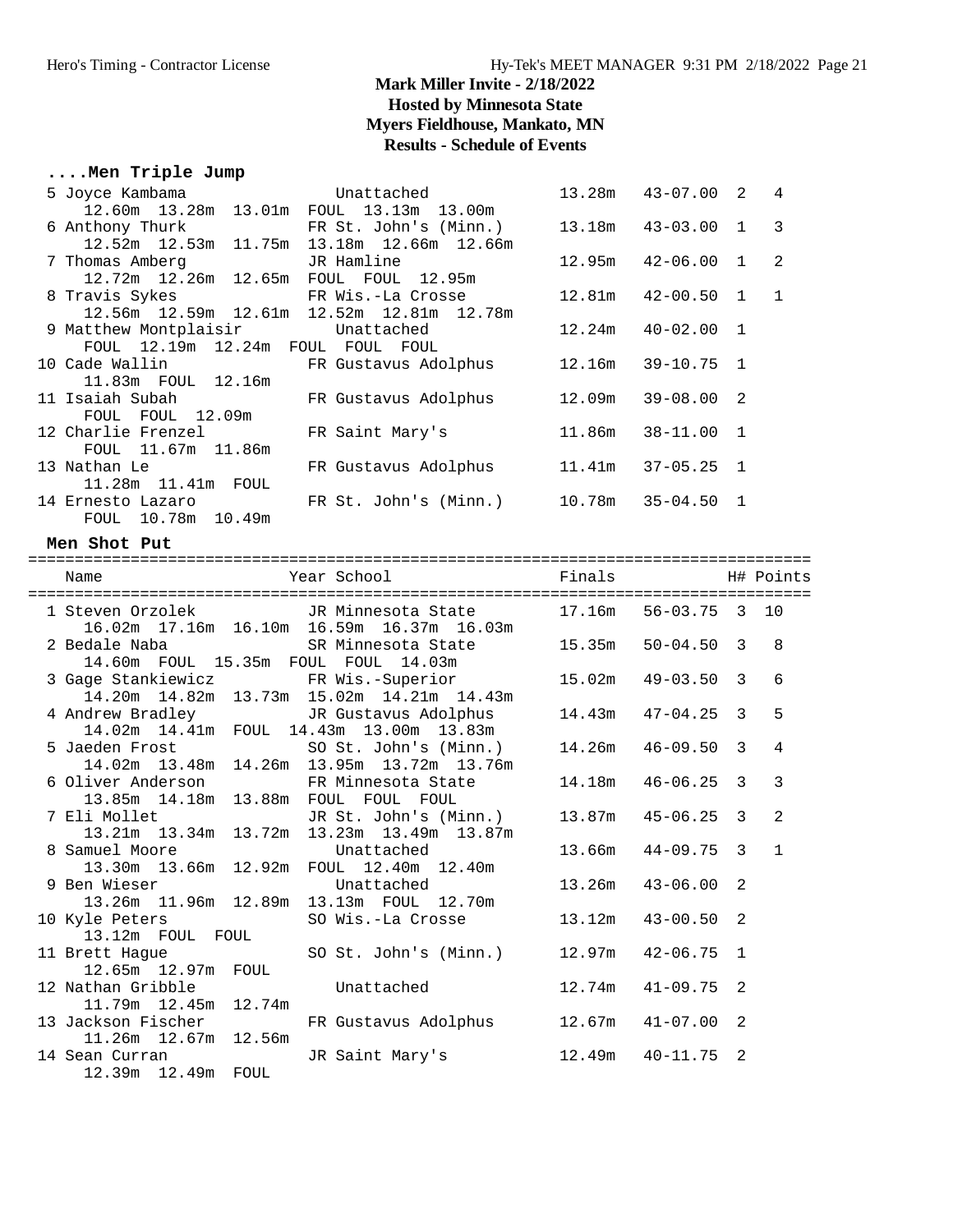#### **....Men Shot Put**

| 15 Ethan Welch<br>FOUL FOUL 12.44m                                | FR Wis.-La Crosse     | 12.44m                | $40 - 09.75$ 2        |                |
|-------------------------------------------------------------------|-----------------------|-----------------------|-----------------------|----------------|
| 16 Maquire Petersen                                               | SO St. John's (Minn.) | $12.36m$ $40-06.75$ 1 |                       |                |
| 12.36m 12.29m FOUL<br>17 Jack Genereau                            | FR St. John's (Minn.) | $12.32m$ $40-05.00$   |                       | $\overline{1}$ |
| 12.30m  12.32m  FOUL<br>18 Zach Stordahl                          | FR Gustavus Adolphus  |                       | $12.21m$ $40-00.75$ 2 |                |
| 12.21m  11.16m  FOUL<br>19 Douglas Grace                          | SO Wis.-La Crosse     | 12.12m                | 39-09.25              | $\overline{1}$ |
| 11.02m  12.12m  10.94m<br>20 Kaleb DeWall<br>11.65m  11.54m  FOUL | FR St. John's (Minn.) | 11.65m                | $38 - 02.75$ 1        |                |
| 21 Grant Steger<br>11.58m FOUL FOUL                               | FR St. Scholastica    | 11.58m                | $38 - 00.00$          | $\overline{1}$ |
| 22 Max Lelwica<br>FOUL 10.71m 11.51m                              | FR St. John's (Minn.) | 11.51m                | $37 - 09.25$ 1        |                |
| 23 Logan Hennen<br>FOUL 10.22m FOUL                               | FR St. John's (Minn.) | $10.22m$ $33-06.50$   |                       | $\mathbf{1}$   |
| -- Joseph Mensen<br>FOUL FOUL FOUL                                | FR St. John's (Minn.) | FOUL                  |                       | $\mathbf{1}$   |
| -- Bryce Sitko<br>FOUL FOUL FOUL                                  | JR Wis.-La Crosse     | FOUL                  |                       | 2              |
| -- Tommy Kucera<br>FOUL FOUL<br>FOUL                              | SO Minnesota State    | FOUL                  |                       | 3              |
| -- Gavin Rupp<br>FOUL FOUL FOUL                                   | SO St. John's (Minn.) | FOUL                  |                       | 2              |

#### **Men Weight Throw**

| ============= |                                                                                                                        |        |                |               |                |
|---------------|------------------------------------------------------------------------------------------------------------------------|--------|----------------|---------------|----------------|
|               | <b>Example 1</b> Finals<br>Year School<br>Name                                                                         |        |                |               | H# Points      |
|               | 1 Nick Hudson           JR Minnesota State       19.93m   65-04.75   2   10<br>18.34m 19.53m 16.97m 19.62m 19.93m FOUL |        |                |               |                |
|               | 2 Carter Aguilera 60 SO Minnesota State<br>18.26m  19.01m  18.24m  18.28m  18.78m  18.66m                              | 19.01m | $62 - 04.50$ 2 |               | 8              |
|               | 3 Tommy Kucera 60 SO Minnesota State<br>17.78m FOUL 17.00m 16.61m 16.87m FOUL                                          | 17.78m | $58 - 04.00$ 2 |               | 6              |
|               | 4 Sean Curran                     JR Saint Mary's<br>15.84m 16.26m FOUL 16.91m 16.81m FOUL                             | 16.91m | 55-05.75 2     |               | 5              |
|               | 5 Zachary Shaner 6 FR Minnesota State<br>FOUL 16.70m 16.18m 16.41m 15.78m 16.47m                                       | 16.70m | 54-09.50 2     |               | $\overline{4}$ |
|               | 6 Aiden Williams             JR Wis.-La Crosse<br>FOUL FOUL 16.25m 16.57m FOUL FOUL                                    | 16.57m | $54 - 04.50$ 2 |               | $\mathcal{R}$  |
|               | 14.76m 15.88m 16.13m 15.78m 16.25m FOUL                                                                                | 16.25m | $53 - 03.75$ 2 |               | $\mathfrak{D}$ |
|               | 8 Joshua Beiswanger            SO Gustavus Adolphus<br>15.98m FOUL FOUL 15.28m 14.79m FOUL                             | 15.98m | 52-05.25 2     |               | $\overline{1}$ |
|               | 9 Frankie Bakalars              SR Saint Mary's<br>15.85m FOUL 15.76m 14.80m 15.51m 15.05m                             | 15.85m | 52-00.00       | $\mathcal{L}$ |                |
|               | JR St. John's (Minn.)<br>10 Eli Mollet<br>15.83m FOUL FOUL                                                             | 15.83m | $51 - 11.25$ 2 |               |                |
|               | SO St. John's (Minn.) 15.29m<br>11 Gavin Rupp<br>14.77m FOUL 15.29m                                                    |        | 50-02.00       | 2             |                |